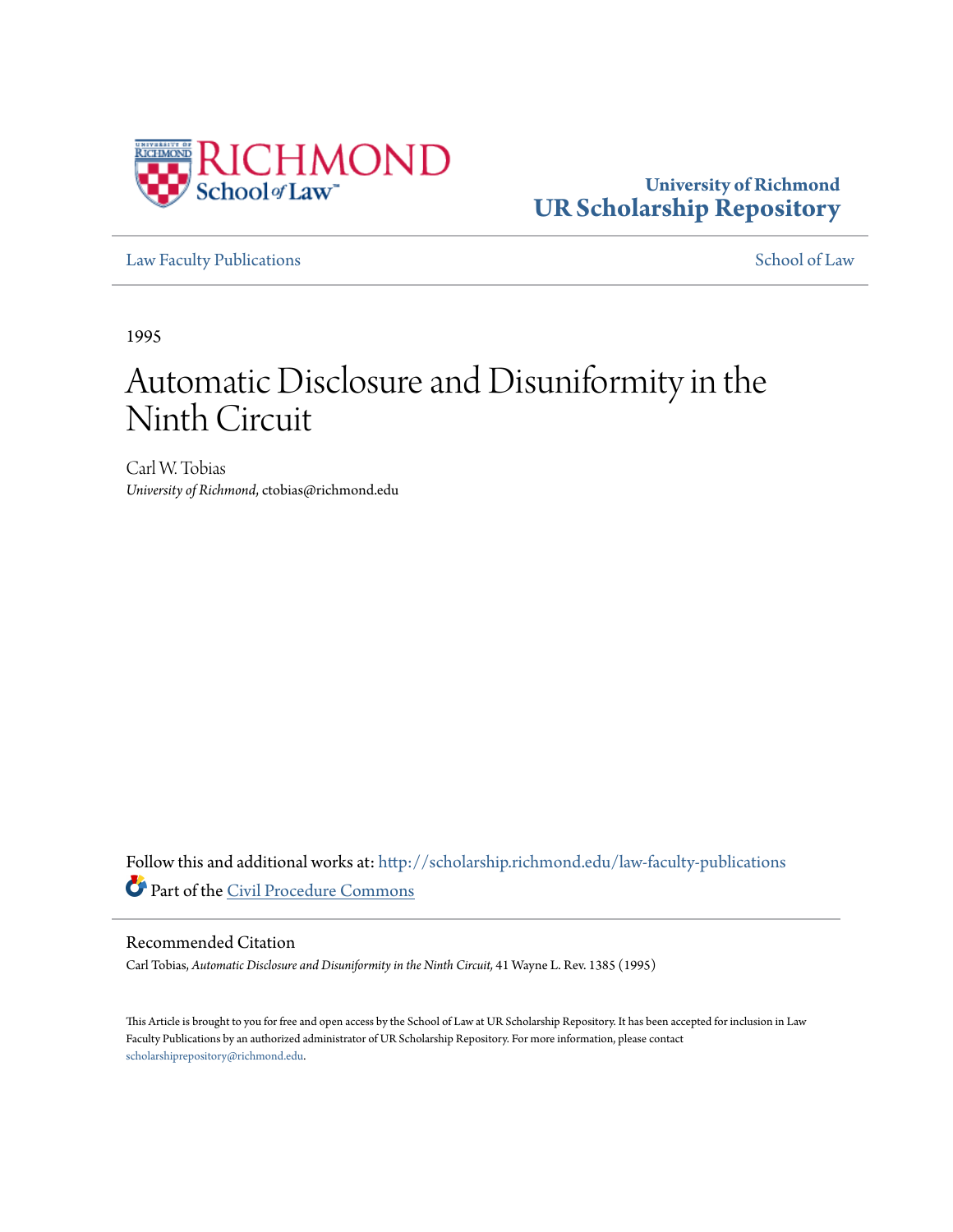# **AUTOMATIC DISCLOSURE AND DISUNIFORMITY IN THE NINTH CIRCUIT**

# CARL TOBIAST

#### *Table of Contents*

| II. ORIGINS AND DEVELOPMENTS OF THE AUTOMATIC              |  |
|------------------------------------------------------------|--|
| DISCLOSURE PROCEDURE  1387                                 |  |
| III. IMPLEMENTATION OF AUTOMATIC DISCLOSURE IN             |  |
| THE NINTH CIRCUIT  1392                                    |  |
| A. Federal District Courts  1392                           |  |
| B. State and Territorial Courts  1396                      |  |
| C. A Look at Other Circuits  1397                          |  |
| IV. IMPLICATIONS OF FINDINGS REGARDING                     |  |
| AUTOMATIC DISCLOSURE  1398                                 |  |
| V. SUGGESTIONS FOR THE FUTURE  1399                        |  |
| A. Generic Recommendation  1399                            |  |
| B. Specific Suggestions for Federal Decisionmakers<br>1400 |  |
| 1. Short-Term Recommendations  1400                        |  |
| 2. Long-Term Recommendations  1405                         |  |
| C. Specific Suggestions for State Decisionmakers  1407     |  |
|                                                            |  |

#### I. INTRODUCTION

The 1993 amendment to Federal Rule of Civil Procedure 26(a)(1) imposes automatic disclosure and is the most controversial formal proposal to revise the Federal Rules ever developed. The

tProfessor of Law, University of Montana. I wish to thank.Peggy Sanner for valuable suggestions, Cecelia Palmer and Charlotte Wilmerton for processing this Essay, and the Harris Trust and Ann & Tom Boone for generous, continuing support. I am a member of the Civil Justice Reform Act Advisory Group for the U.S. District Court for the District of Montana; however, the views expressed here and the errors that remain are mine.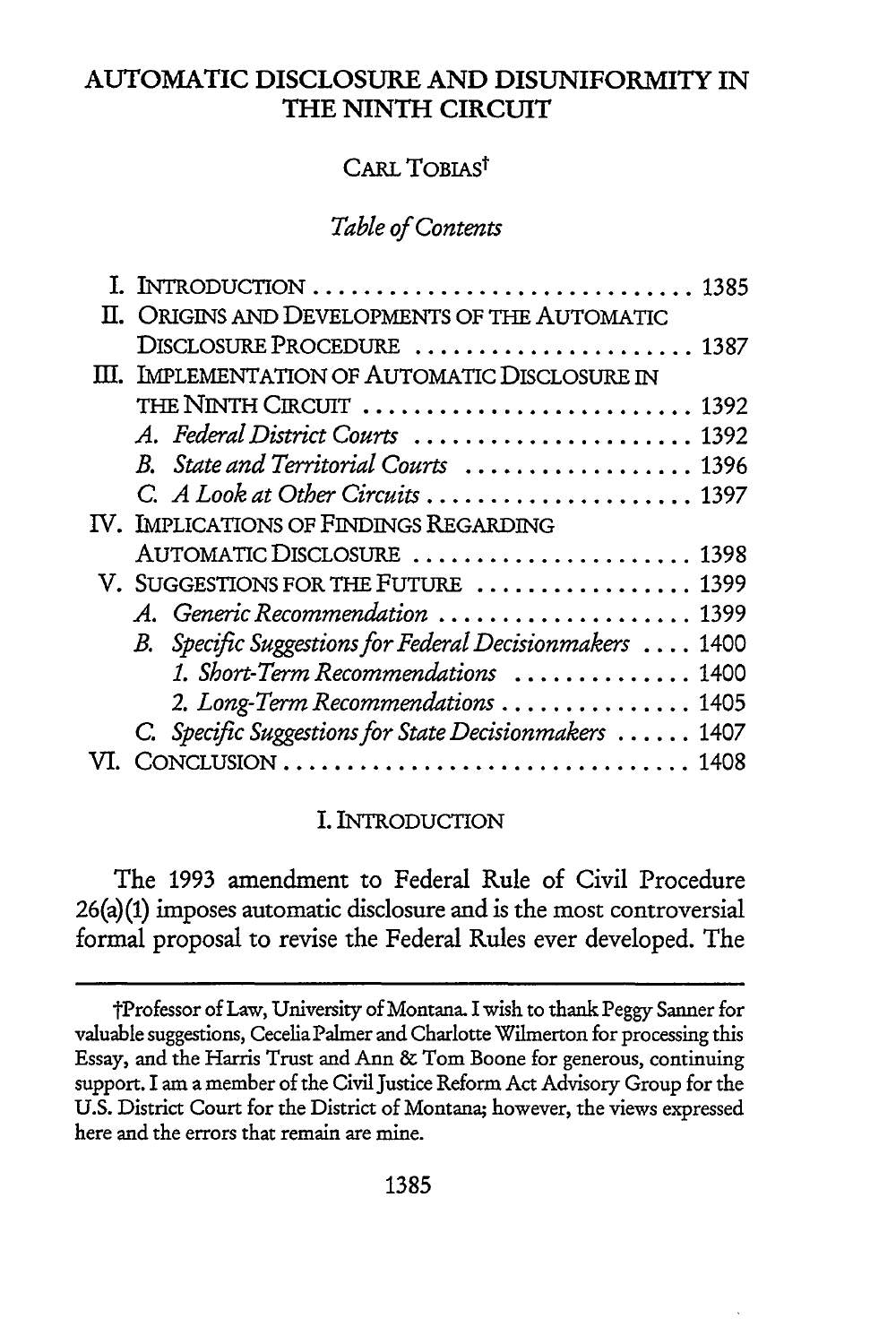provision requires litigants to divulge information that is important to their cases before commencing formal discovery. The amendment also permits all ninety-four federal districts to vary the revision or to reject it completely. Moreover, judges and parties in specific cases may modify any disclosure requirements adopted by the districts.

The amendment has remained controversial since it became effective on December 1, 1993. Less than a majority of districts subscribe to the Federal Rule revision, and many of the remaining courts prescribe a broad array of disclosure procedures. These procedures include requirements that are somewhat stricter and considerably less rigorous than the Federal Rule amendment.

The applicable strictures, therefore, foster substantial interdistrict court and intrastate disuniformity. Moreover, the disclosure requirements appear in local rules, civil justice expense and delay reduction plans issued under the Civil Justice Reform Act (CJRA) of 1990, district court orders, individual judge procedures, and unwritten informal practices. These considerations complicate federal civil practice because the disclosure strictures are difficult to locate, understand, and satisfy. Furthermore, they vary significantly from district to district and within states.

All these factors mean that early implementation of automatic disclosure warrants analysis. This Essay undertakes that effort by emphasizing the process problems raised by disclosure. First, it examines the origins and development of the automatic disclosure mechanism. The Essay then evaluates the effectuation of disclosure, focusing on the disuniform disclosure procedures adopted by the federal district courts and the state and territorial court systems located within the United States Court of Appeals for the Ninth Circuit.

This Essay ascertains that disclosure has enhanced interdistrict federal court disuniformity. For example, a mere two of the fifteen districts subscribe to the Federal Rule requirements. Disclosure has also increased intrastate disuniformity. For instance, the federal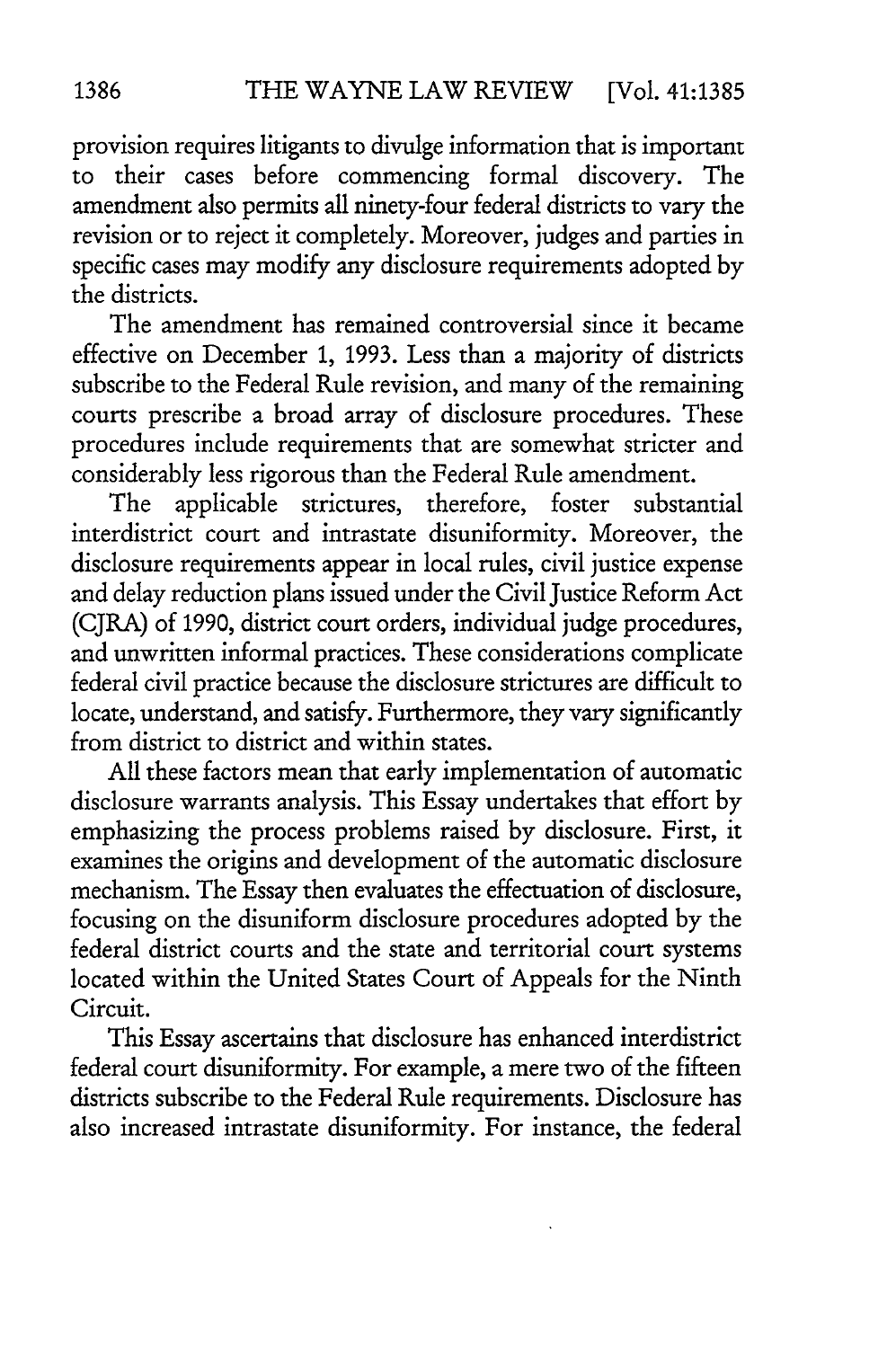courts in multi-district states have instituted diverse disclosure regimes. Indeed, each of the four federal districts in California prescribe different disclosure procedures. Alaska and Arizona are the only two of eleven state or territorial court systems that apply disclosure. This Essay next assesses the implications of these findings regarding the implementation of disclosure, and concludes with suggestions for the future.

#### II. ORIGINS AND DEVELOPMENTS OF THE AUTOMATIC DISCLOSURE PROCEDURE

Increasing concern about numerous difficulties with discovery and its abuse prompted the Federal Advisory Committee on the Civil Rules (Advisory Committee) to issue a preliminary draft proposal providing for automatic disclosure in 1991.<sup>1</sup> The Advisory Committee suggestedFRCP 26 (a)(1), which represented a dramatic departure from traditional discovery, although minimal empirical information indicated that there was widespread discovery abuse, and the procedure had received comparatively little prior experimentation.2 Passage of the Civil Justice Reform Act of 1990

2. *See* Mullenix, *supra* note 1; Jack B. Weinstein, *What Discovery Abuse? A Comment on john Setear's* THE BARRISTER AND THE BOMB, 69 B.U. L. REV. 649 (1990); *see also* Griffin B. Bell et al., *Automatic Disclosure in Discovery- 1be Rush to Reform,* 27 GA. L. REV. 1, 30 {1993) (noting three federal districts had experimented with automatic disclosure); Wayne D. Brazil, *7be Adversary Character of Civil Discovery: A Critique and Proposals for Change, 31 VAND. L.* 

<sup>1.</sup> I rely substantially in this section on Carl Tobias, *Improving the 1988 and 1990fudicialimprovementsActs,* 46 STAN.L.REV. 1589, 1609-13 (1994). *See, e.g.,*  Committee on Discovery, New York State Bar Association Section on Commercial and Federal Litigation, *Report on Discovery Under Rule 26{b}(1),* 127 F.R.D. 625 (1990); *see also* Maurice Rosenberg & Warren R. King, *Curbing Discovery Abuse in Civil Litigation: Enough is Enough,* 1981 B.Y.U. L. REV. 579; Ralph K. Winter, *In Defense of Discovery Reform,* 58 BROOK. L. REV. 263 (1992). *But see* Linda S. Mullenix, *Discovery in Disarray: 1be Pervasive Myth of Pervasive Discovery Abuse and the Consequences for Unfounded Rulemaking,* 46 STAN. L. REV. 1393 (1994).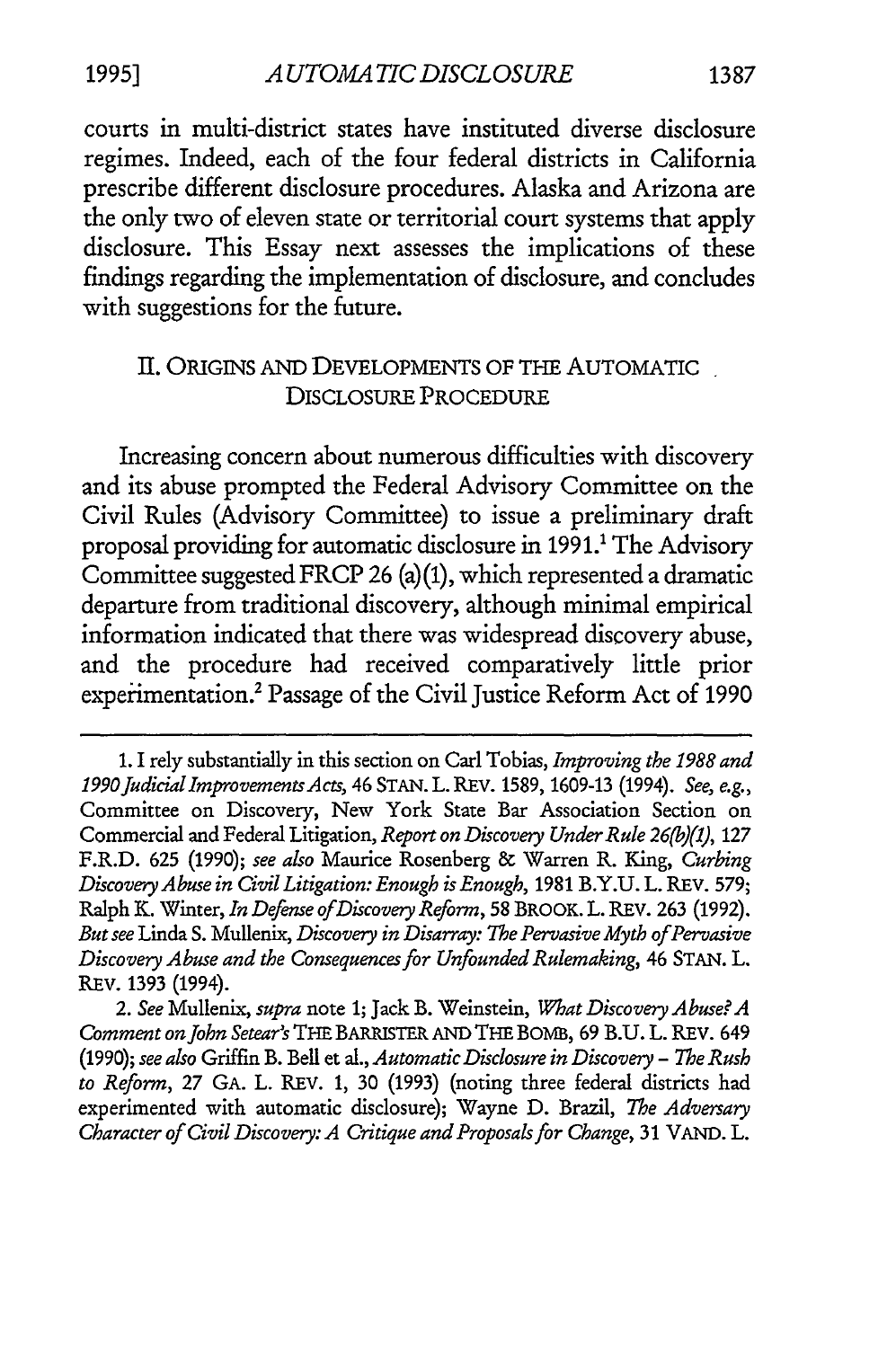correspondingly evidenced congressional intent that considerable testing precede major discovery reform.<sup>3</sup>

The preliminary draft proposal would have mandated that plaintiffs and defendants divulge prior to formal discovery information that was likely to "bear significantly on any claim or defense."<sup>4</sup> Practically all of the more than twenty Early Implementation District Courts (EIDCs) designated under the 1990 legislation that instituted automatic disclosure relied substantially on the phrasing in this preliminary draft proposal.<sup>5</sup>

The automatic disclosure amendment ultimately engendered greater controversy than any formal proposal to revise the Federal Rules.<sup>6</sup> In a lengthy public comment period and in hearings, virtually all elements of the organized bar and numerous additional interests strongly criticized the preliminary draft proposal.7 These opponents thought that the procedure failed to clearly delineate disclosure requirements and that it would add an additional layer

3. *See* 28 U.S.C. § 471 (Supp. 1993); *see also* 28 U.S.C. § 473 (Supp. 1993) (affording guidance to district courts for conducting experimental programs and prescribing experimentation with discovery). *See generally* Carl Tobias, *In Defense of Experimentation with Automatic Disclosure,* 27 GA. L. REV. 665, 667-68 (1993).

4. *See Committee on Rules of Practice and Procedure of the judicial Conference of the United States Proposed Rules: Preliminary Draft of Proposed Amendments to the Federal Rules of Civil Procedure and the Federal Rules of Evidence,* 137 F.R.D. 53, 87-88 (1991) [hereinafter *Preliminary Draft].* 

5. *See, e.g.,* U.S. DISTRICT COURT FOR THE DISTRICT OF MONTANA, CIVIL JUSTICE EXPENSE AND DELAY REDUCTION PLAN 15-16 (1991); U.S. DISTRICT COURT FOR THE EASTERN DISTRICT OF NEW YORK, CIVIL JUSTICE EXPENSE AND DELAY REDUCTION PLAN 5, 1991 WL 525112, at \*5 (C.J.R.A.). The dearth of disclosure models probably led the districts to depend substantially on the phrasing of the Committee's preliminary draft.

7. *See* Bell et al., *supra* note 2, at 28-32.

REV. 1295, 1361 (1978) (demonstrating the earliest advocates recommending adoption of a national rule only after considerable experimentation); William W. Schwarzer, *1be Federal Rules, the Adversary Process, and Discovery Refonn,* 50 U. PITT. L. REV. 703, 723 (1989).

<sup>6.</sup> *See* Tobias, *supra* note 1, at 1605.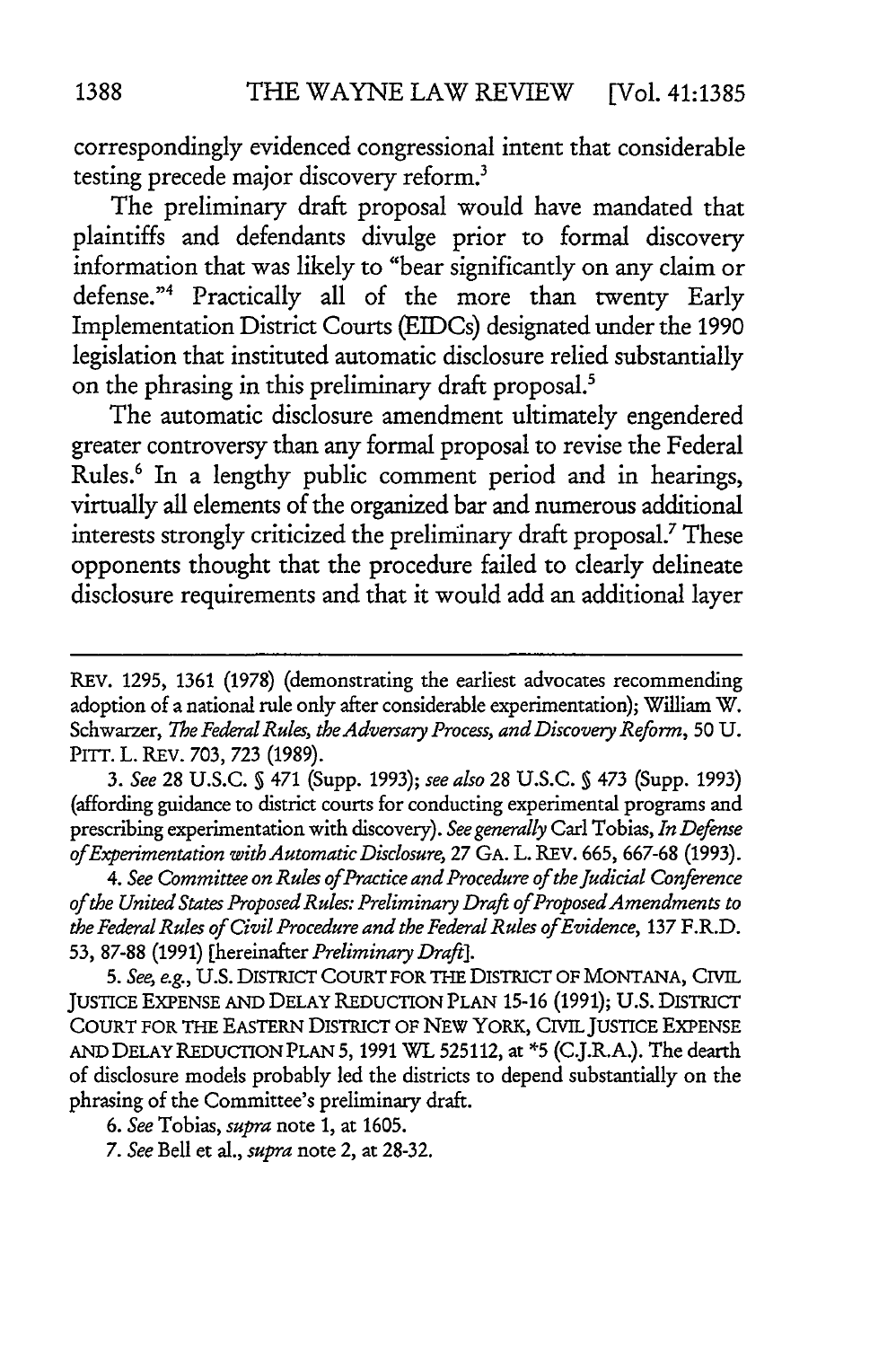of discovery, create ethical problems, and impose cost and delay.8

At the end of a February 1992 public hearing, the Advisory Committee decided to omit the disclosure draft, apparently choosing to defer the consideration of the procedure until the completion of disclosure experimentation, which was ongoing under the CJRA in many federal districts.9 The Committee seemed to prefer the selective local application of the procedure over the national implementation of the controversial, nascent measure.10

This view was short-lived. In April 1992, the Advisory Committee revitalized its preliminary draft and required that litigants disclose the names of all individuals who are likely to have "discoverable information relevant to disputed facts alleged with particularity in the pleadings, identifying the subjects of the information" and "all documents, data compilations, and tangible things" that are relevant to disputed facts.<sup>11</sup> The Committee seemingly attempted to accommodate CJRA experimentation by authorizing districts to vary the amendment or to reject it totally.<sup>12</sup>

The Judicial Conference Committee on Rules of Practice and Evidence (Standing Committee) and the Judicial Conference of the United States, additional entities responsible for rule revision, approved the Advisory Committee proposal, notwithstanding continuing opposition. The United States Supreme Court tendered the disclosure amendment without modification to Congress, with

10. *See* Bell et al., *supra* note 2, at 34-35; Sambom, *supra* note 9, at 12.

11. *See* Amendments to Federal Rules of Civil Procedure, Effective Dec. 1, 1993, *reprinted in* 146 F.R.D. 401-431 (1993) [hereinafter *Amendments].* 

<sup>8.</sup> Carl Tobias, *Collision Course in Federal Civil Discovery, in* 145 F.R.D. 139, 141 {1993); Tobias, *supra* note 1, at 1612.

<sup>9.</sup> *See* Bell et al:, *supra* note 2, at 34-35; Winter, *supra* note 1, at 268; 145 F.R.D. at 141; *see also* Randall Sambom, *U.S. Civil Procedure Revisited: Committee Debates Further Amendments,* NAT'L L.J., May 4, 1992, at 1, 12.

<sup>12.</sup> *See* Bell et al., *supra* note 2, at 35-39. *But see* Winter, *supra* note 1, at 269 {observing that the revised proposal responded to the legitimate concerns of critics).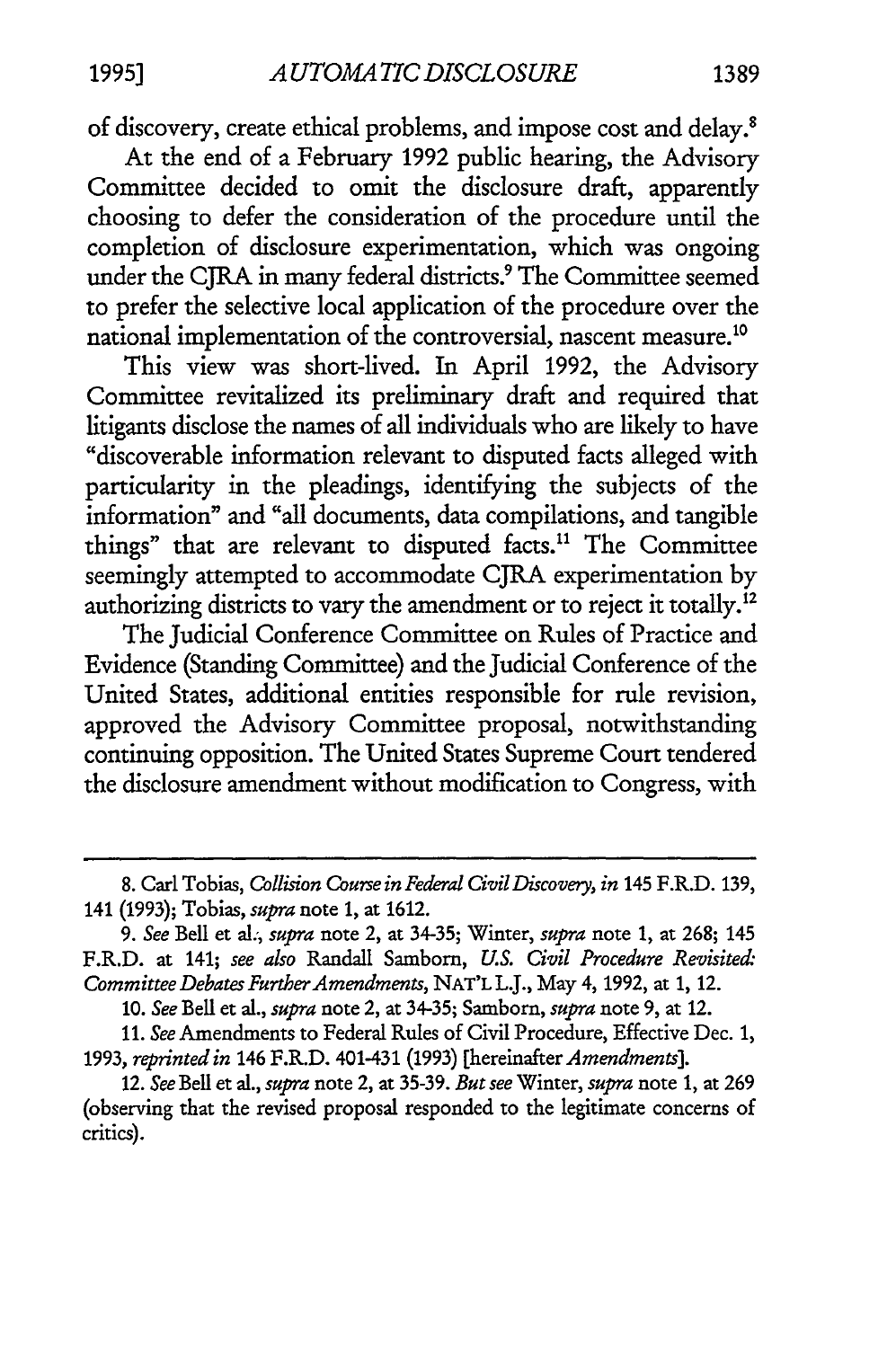three Justices dissenting from transmittal. <sup>13</sup>

Once Congress received the revision, nearly all segments of the bar and numerous other interests attempted to persuade Congress to omit disclosure.14 Both Houses of Congress conducted hearings on the disclosure amendment, and a bill which would have deleted disclosure passed the House by voice vote.<sup>15</sup> The Senate unexpectedly failed to consider the legislation, and the disclosure revision took effect on December 1, 1993.16

The Senate's inaction fostered uncertainty and consternation in the federal districts, particularly in the significant number of courts attempting to comply with the December deadline by which the CJRA mandated that they adopt civil justice expense and delay reduction plans and on which the federal disclosure changes became effective.<sup>17</sup> Because a number of districts believed that Congress would omit disclosure, some courts did not anticipate other possibilities and needed to make last-minute determinations respecting the amendment.<sup>18</sup>

These districts and numerous EIDCs, most of which had adopted disclosure procedures that varied from the federal requirements, 19 responded in diverse ways. Many courts issued or

16. *See* Randall Sambom, *Bill to Stop Change Dies: New Discovery Rules Take Effect,* NAT'L L.J., Dec. 6, 1993, at 3, 40; *see also* Randall Sam born, *Derailing the Rules,* NAT'LL.J., May 24, 1993, at 1, 33.

17. *See* Carl Tobias, *Automatic Disclosure: Let It Be,* LEGAL TIMES, Jan. 30, 1994, at 25; *see also* 28 U.S.C. *§§* 471, 2074 (Supp. 1993) (providing statutory deadlines).

18. *See* Tobias, *supra* note 17, at 25.

19. *See supra* note 5 and accompanying text; *see also* DONNA STIENSTRA, FEDERAL JUDICIAL CENTER, IMPLEMENTATION OF DISCLOSURE IN UNITED

<sup>13.</sup> *See Amendments, supra* note 11, at 401-03.

<sup>14.</sup> *See Tobias, supra* note 1, at 1612.

<sup>15.</sup> *See* William J. Hughes, *Reflections from the House: Congressional Reaction to the 1993 Amendments to the Federal Rules of Civil Procedure,* 18 SETON HALL LEGIS.J. 1, 3-4, 9-11 (1993) (discussing hearings); *see also* H.R. 2814, 103d Cong., 1st Sess. (1993) (bill deleting disclosure); 139 CONG. REC. H8744-47 (daily ed. Nov. 3, 1993) (passing by voice vote).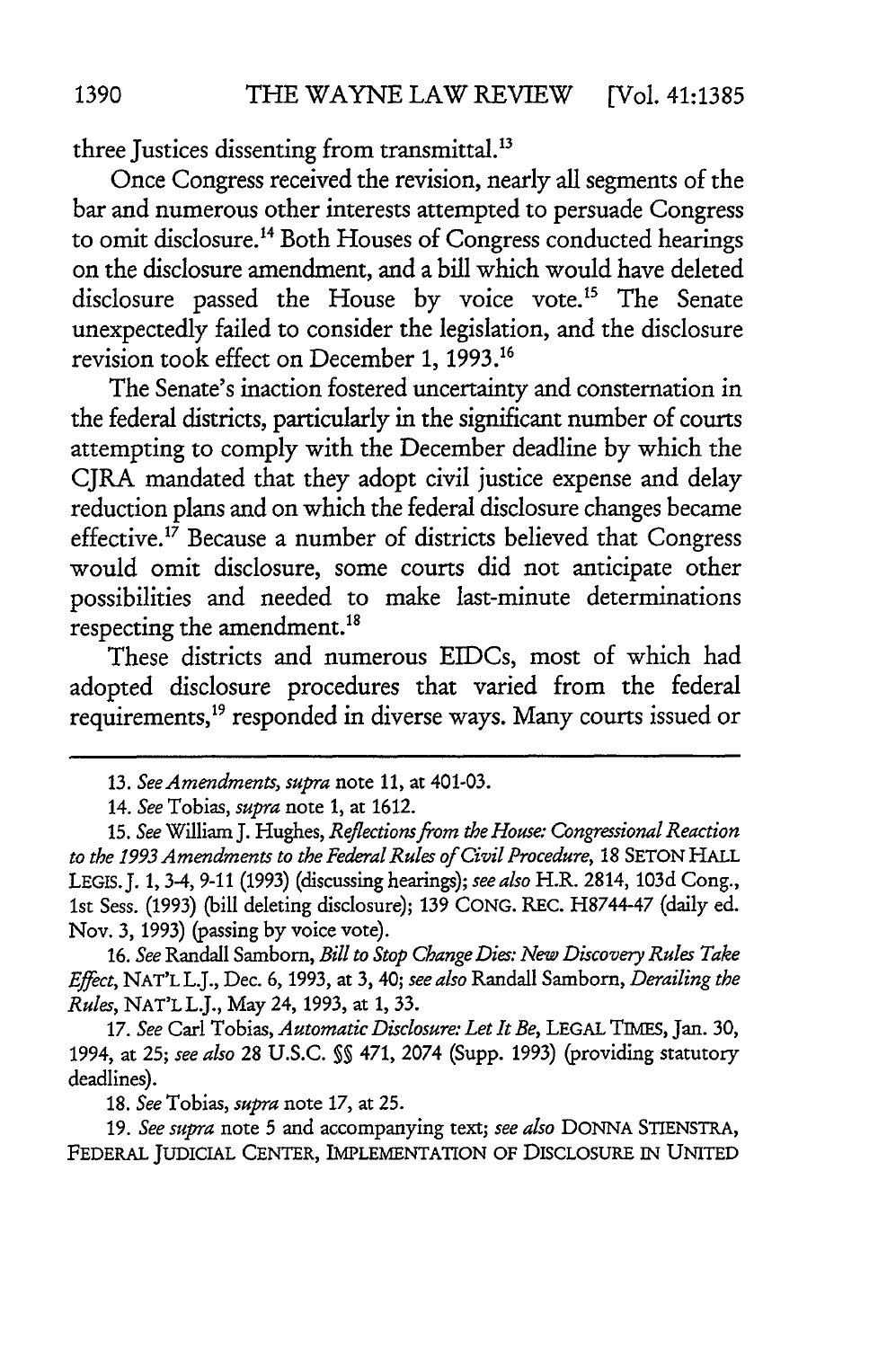revised civil justice plans, published orders, or prescribed new or amended existing local rules.20 A number of non-EIDCs eschewed the federal changes, promulgated provisions that differed from that revision, or suspended the federal requirements pending additional study. 21 A majority of the districts ultimately chose not to apply the new federal modifications. 22

The above developments engendered confusion in the federal districts. Inconsistent procedures complicated practice for federal court attorneys and parties, especially for those who litigate in more than one district. Many parties encountered problems discovering applicable procedures; determining which requirements were relevant, what they meant or when the strictures took effect; and conforming to disclosure. These complexities even prompted calls for moratoria on national rule revision until evaluation of local procedural experimentation under the CJRA was concluded.<sup>23</sup> By mid-1994, however, a number of districts had instituted and publicized approaches to disclosure that clarified some of the

20. *See* Tobias, *supra* note 1, at 1614.

21. *See, e.g.,* E.D. LA. R. 606E (amended Dec. 1, 1993 and Dec. 12, 1994); D. ME. R 18(g); *see also* STIENSTRA, *supra* note 19; John F. Rooney, *Discovery Rule*  Lacks Uniformity, *Is "Source of Confusion": Critics*, CHI. DAILY L. BULL., Apr. 23, 1994, at 17. Numerous EIDCs retained different forms of disclosure that diverge from the federal requirements or continued eschewing disclosure. *See, e.g.,* U.S. District Coun for the District of Montana, Order Gan. 25, 1994) [hereinafter Montana Order]; U.S. District Coun for the Northern District of Georgia, Order (Feb. 26, 1994).

22. *See Half of Districts Opt Out of New Civil Rules,* NAT'L L.J., Feb. 28, 1994, at 5; *see also* STIENSTRA, *supra* note 19; Rooney, *supra* note 21.

23. See Letter from Edwin J. Wesely, Chair, Advisory Group for the United States District Court for the Eastern District of New Yark, to Joseph F. Spaniol, Jr., Secretary, Committee on Rules of Practice and Procedure of the Judicial Conference of the United States (Feb. 1, 1992) (on file with author); Stephen B. Burbank, *Ignorance and Procedural Law Refonn: A Call for a Moratorium,* 59 BROOK. L. REV. 841, 856 {1993).

STATES DISTRICT COURTS (1995) (affording survey of 94 districts' treatment of disclosure).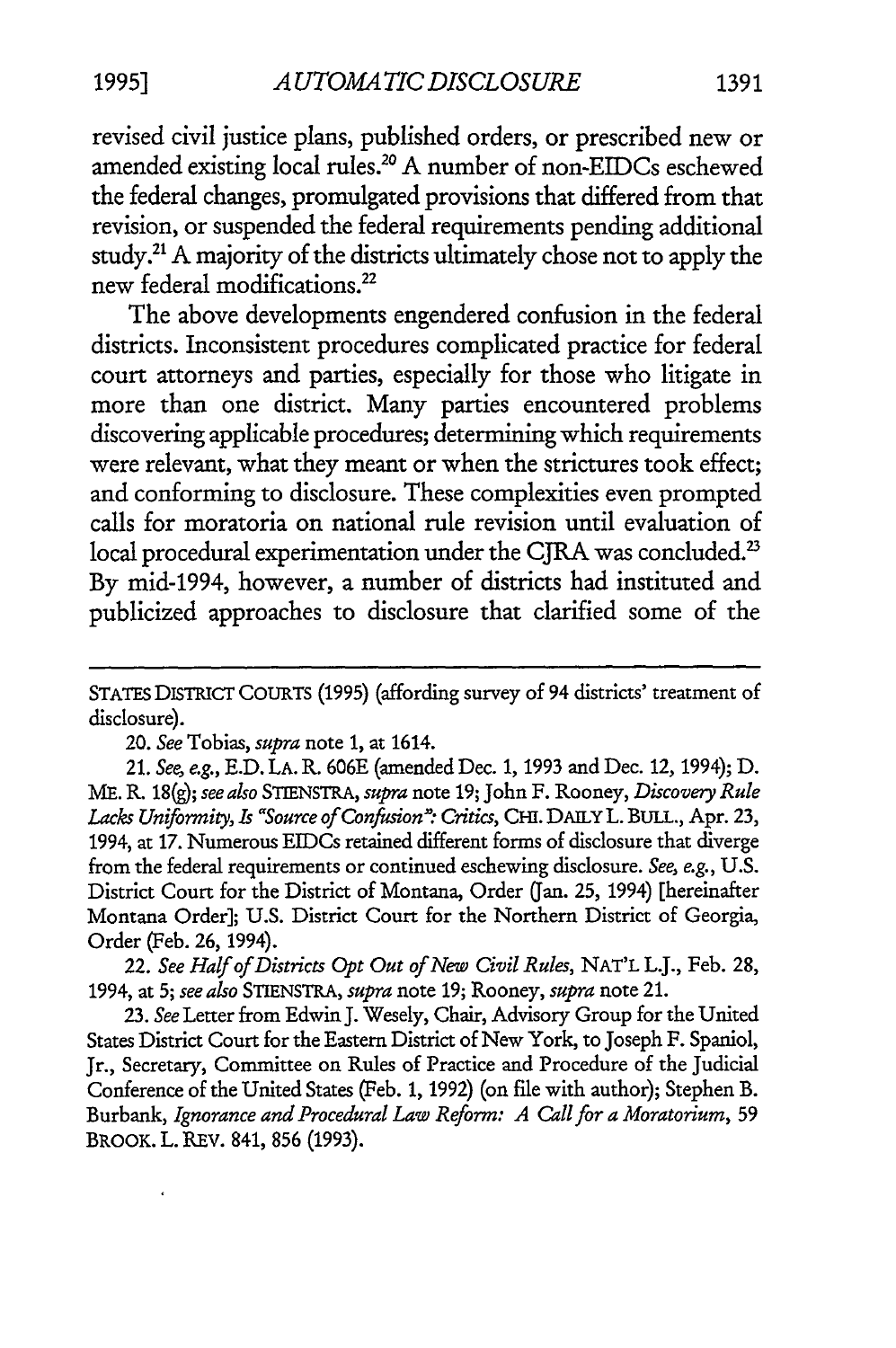difficulties.<sup>24</sup>

In short, this assessment of the early implementation of automatic disclosure shows that it significantly increased inconsistency in federal and state civil procedure while enhancing complexity, confusion, expense, and delay. This examination was necessarily broad, general, and national. Because greater specificity should enhance comprehension of disclosure's effectuation, the next section evaluates implementation in the Ninth Circuit. The Ninth Circuit was chosen because it is the largest circuit geographically, encompasses the greatest number of districts, and may confront more problems when courts within its purview implement a procedure like automatic disclosure. 25

### III. IMPLEMENTATION OF AUTOMATIC DISCLOSURE IN THE **NINTH CIRCUIT**

#### *A. Federal District Courts*

A survey of the fifteen federal district courts in the Ninth Circuit indicates that they have adopted disclosure measures that vary substantially. These range from five districts that prescribe whole cloth the Federal Rule amendment, to a like number of districts that effectively eschew the federal disclosure requirements completely.26 Practically all the remaining districts reject some significant aspect of disclosure, such as Rule 26{a){l), which requires the disclosure of important information, or Rule 26{t), which commands lawyers and litigants to meet and confer, ostensibly

<sup>24.</sup> *See* Tobias, *supra* note 1, at 1614-15.

<sup>25.</sup> *See* Arthur D. Hellman, *]umboism and Jurisprudence: 1be 1beory and Practice of Precedent in the Large Appellate Court,* 56 U. CHI. L. REV. 541 (1989).

<sup>26.</sup> The five districts prescribing the Federal Rule are Alaska, Arizona, Guam, the Northern Mariana Islands, and Eastern Washington. The districts effectively eschewing it are Eastern and Southern California, Hawaii, Nevada, and Western Washington. *See* STIENSTRA, *supra* note 19, at 7-24.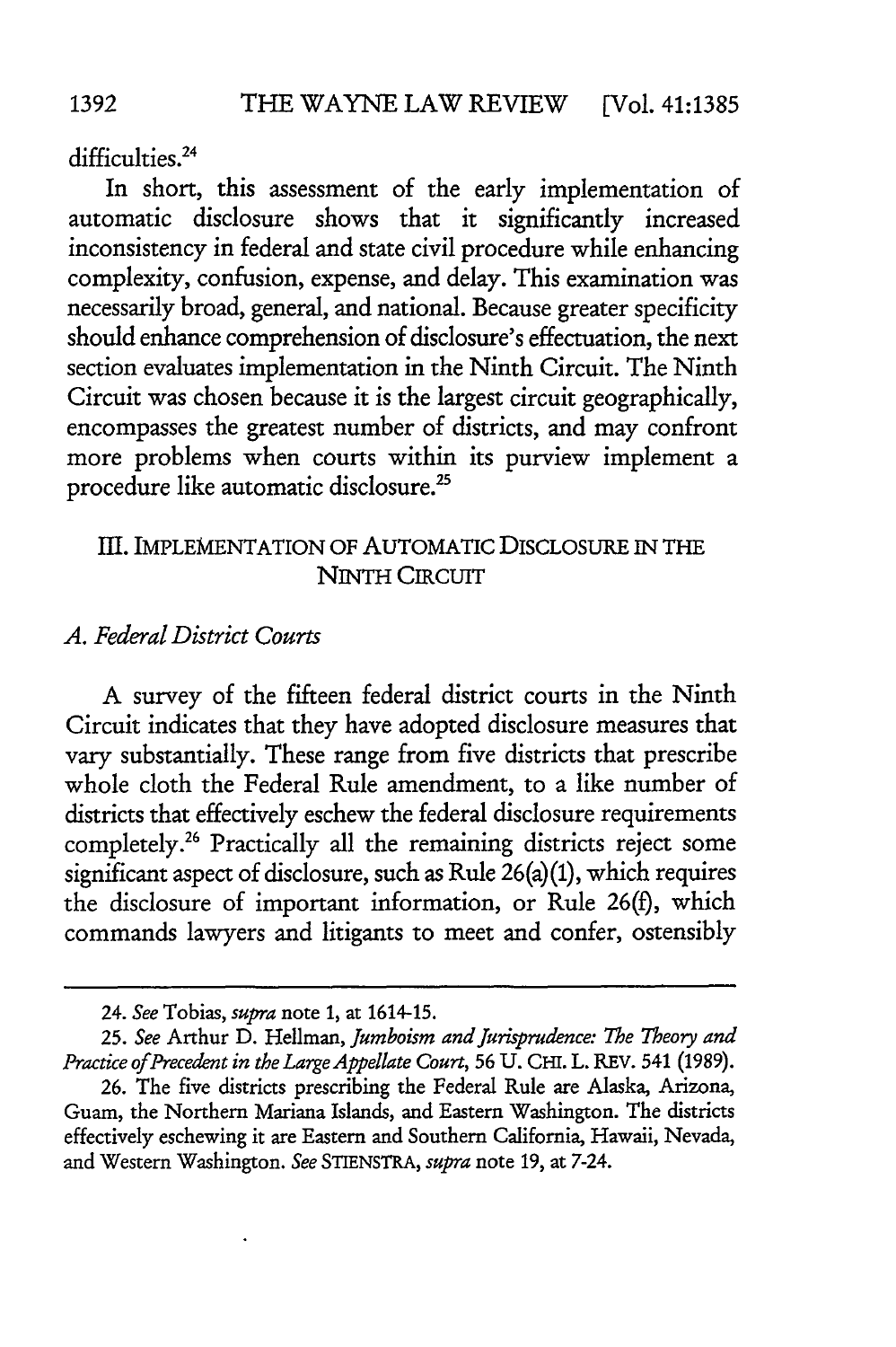helping them resolve disagreements.<sup>27</sup>

A few of the Early Implementation District Courts that initially adopted forms of disclosure premised on the Advisory Committee's 1991 preliminary draft proposal continue to apply similar procedures.28 An analogous number of EIDCs attempted to conform their disclosure requirements more closely to the Federal Rule amendment, which became effective on December 1, 1993.29 Nearly half of the non-EIDCs essentially rejected the Federal Rule revision.<sup>30</sup>Most of the remaining non-EIDCs that implemented automatic disclosure relied substantially on the Federal Rule requirements.<sup>31</sup>

The federal districts in California and Washington, the two states that include multiple districts, also have disparate procedures.32 Perhaps most problematic, all four federal districts in California have promulgated and enforced different disclosure regimes.33 A number of judges in the Northern District of California have even applied diverse disclosure procedures to specific categories of cases.<sup>34</sup> Moreover, judges in a few districts have

<sup>27.</sup> These districts include Central California, Hawaii, and Oregon. *See*  STIENSTRA, *supra* note 19, at 8, 11, 16, 20.

<sup>28.</sup> These districts include Eastern California and Oregon. *See* STIENSTRA, *supra* note 19, at 8, 20; *see also supra* note 5 and accompanying text.

<sup>29.</sup> These districts include Alaska, Idaho, and Montana. *See* STIENSTRA, *supra*  note 19, at 7, 11, 16.

<sup>30.</sup> These districts include Hawaii, Nevada, and Western Washington. *See*  STIENSTRA, *supra* note 19, at 11, 16, 24.

<sup>31.</sup> These districts include Arizona, Guam, and the Northern Mariana Islands. *See* STIENSTRA, *supra* note 19, at 7, 11, 19.

<sup>32.</sup> *See* STIENSTRA, *supra* note 19, at 8-9, 24. California has Central, Eastern, Northern, and Southern Districts, while Washington has Eastern and Western Districts.

<sup>33.</sup> *See* STIENSTRA, *supra* note 19, at 8-9; *see also* note 57 *infra* and accompanying text (finding that the Second Circuit's four New York Districts have fewer discrepancies in disclosure procedures).

<sup>34.</sup> *See* U.S. DISTRICT COURT FOR THE NORTHERN DISTRICT OF CALIFORNIA, CIVIL JUSTICE EXPENSE AND DELAY REDUCTION PLAN 17-22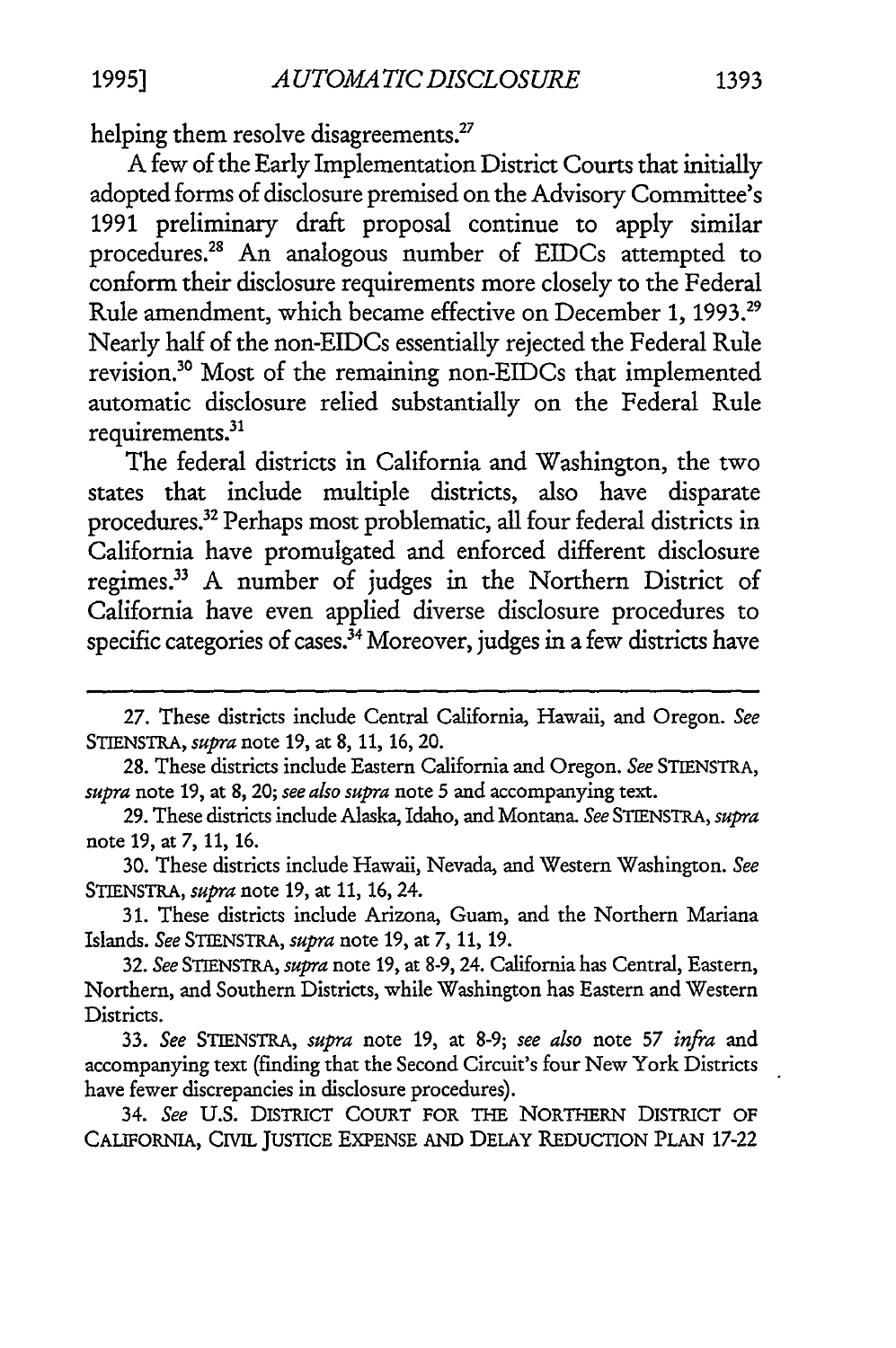employed different disclosure requirements within their districts.<sup>35</sup>

Most of the EIDCs indicated which disclosure procedures would apply by issuing general or special orders announcing their disposition,<sup>36</sup> while a few courts amended applicable local rules or civil justice expense and delay reduction plans or intimated that they would probably do so after additional study of the new federal changes. 37 Lawyers and litigants, especially attorneys and parties who were located outside of specific districts, may have encountered difficulty securing these orders. For instance, the Montana District circulated a Uniform Order to members of the Federal Bar in January 1994. The order was intended to tailor the court's disclosure requirements more precisely to the 1993 Federal Rule modification.<sup>38</sup> The order was also meant to be temporary, pending the receipt of recommendations for improving civil justice reform from the CJRA Advisory Group and the completion of the· court's annual assessment.<sup>39</sup>

The Judicial Improvements Act GIA) of 1988 imposes an affirmative obligation on circuit judicial councils to periodically review all local procedures for consistency with the Federal Rules. The Act further authorizes the councils to abrogate or modify any conflicting requirements.<sup>40</sup> The 1990 CJRA correspondingly assigns

{1991); *see also* STIENSTRA, *supra* note 19, at 8-9.

36. *See, e.g.,* U.S. District Court for the Southern District of California, General Order No. 394-E (Nov. 8, 1993); Montana Order, *supra* note 21.

37. *See, e.g.,* E.D. CAL. Loe. R. 253; D. IDAHO Loe. R. 26.1-.2.

38. *See* Montana Order, *supra* note 21.

39. *See* Letter from Paul G. Hatfield, Chief Judge, U.S. District Court for the District of Montana, to members of the Federal Bar Q"an. 25, 1994); *see also*  D. MONT. LOC. R. 200-205 (governing discovery that became effective on September 1, 1995).

40. *See* 28 U.S.C. §§ 322(d)(4), 2071(a), 2071(c)(1) (Supp. 1993); *see also* FED.

<sup>35.</sup> For example, judicial officers in the divisions of the Montana District either do not apply automatic disclosure or they enforce judicial disclosure differently. *See* Carl Tobias, *Updating Federal Civil Justice Reform in Montana,* 54 MONT. L. REV. 89, 92-93 (1993); *see also* Carl Tobias, *More on Federal Civil justice Reform in Montana,* 54 MONT. L. REV. 357, 362 {1993).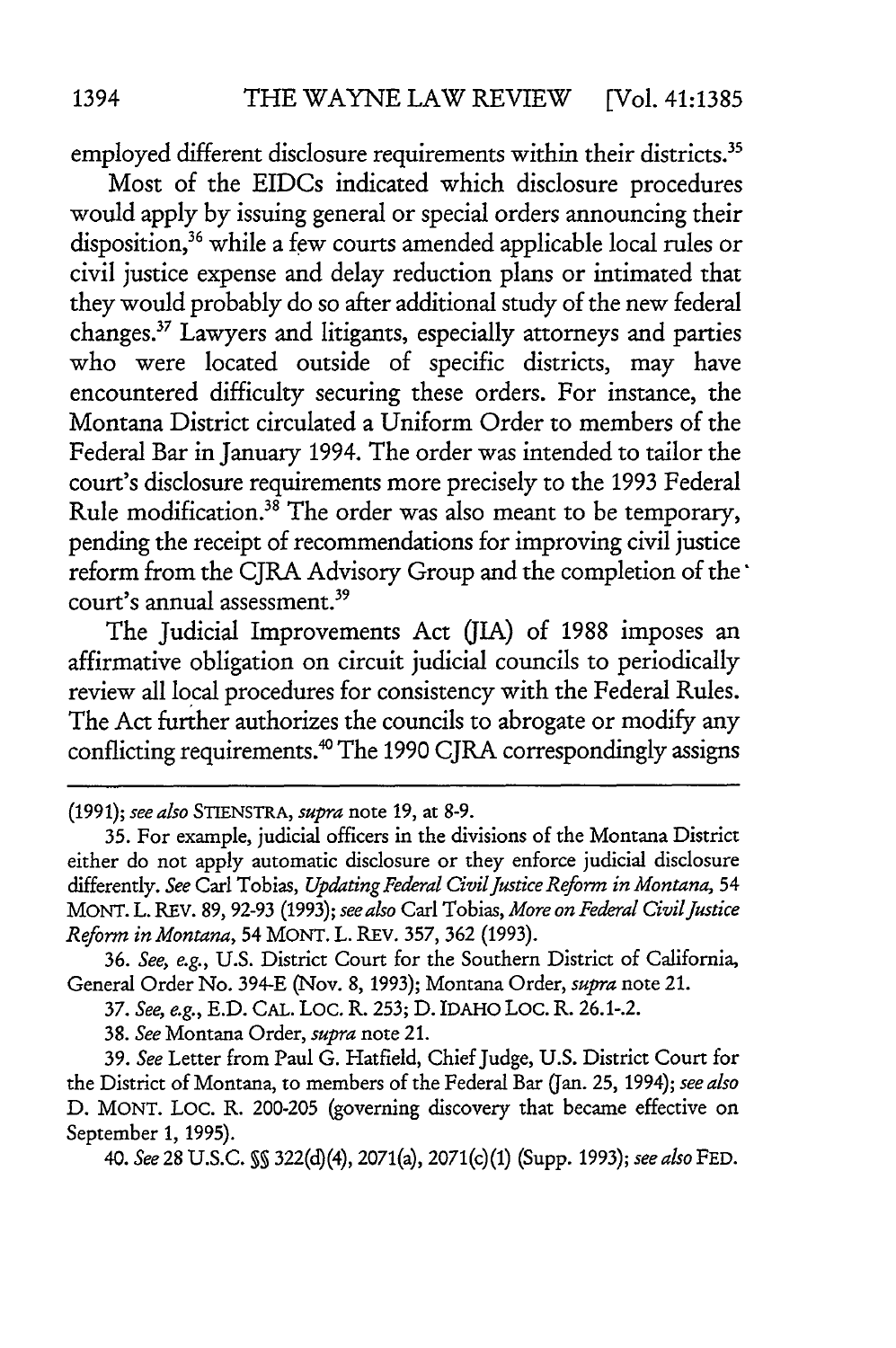similar oversight duties to circuit review committees, placing fewer regulatory responsibilities on them.<sup>41</sup> Although the Ninth Circuit Court Review Committee rigorously monitored districts' implementation of the CJRA<sup>42</sup> and the Ninth Circuit Judicial Council attempted to carefully discharge its JIA responsibilities,<sup>43</sup> neither Ninth Circuit entity disapproved numerous districts' adoption of inconsistent automatic disclosure procedures.<sup>44</sup>

Several plausible reasons explain the Ninth Circuit's inaction. First, the 1993 Federal Rule revision specifically invited districts to adopt and enforce conflicting local procedures and even to eschew totally the federal amendment.<sup>45</sup> Second, the CJRA's eleven statutorily-prescribed principles, guidelines, and techniques, which districts were to consider and could promulgate, and the twelfth provision empowering courts to apply any other measures that would reduce cost or delay, expressly encouraged districts to implement local requirements that departed from the Federal Rules and provisions in the United States Code.<sup>46</sup> Third, it is likely that

42. *See* Tobias, *supra* note 41, at 1408 n.78.

43. *See* Carl Tobias, *Suggestions for Circuit Court Review of Local Procedures,*  52 WASH. & LEE L. REV. 359 (1995).

44. *See, e.g.,* Tobias, *supra* note 1, at 1618 n.88 (committee did not disapprove of inconsistent disclosure procedures); Tobias, *supra* note 43 (showing that council did not disapprove of inconsistent disclosure procedures); *see also* U.S. Court of Appeals for the Sixth Circuit, Minutes of the Meeting of the Judicial Council 4-5 (May 4, 1994) (voting to suspend monitoring of local procedures under the 1988 Act pending the receipt of additional guidance from Congress, the Judicial Conference, or case law as to whether the CJRA's provisions take precedence over the Federal Rules of Civil Procedure).

R. CIV. P. 83 (proscribing inconsistency). *See generally* Tobias, *supra* note 1, at 1598-99 (discussing statutory requirements and implementation).

<sup>41.</sup> *See* 28 U.S.C. § 474(a) (Supp. 1993); *see also* Carl Tobias, *Civil Justice Reform and the Balkanization of Federal Civil Procedure,* 24 ARIZ. ST. L.J. 1393, 1406-09 (1992) (discussing statutory requirements and implementation of 28 U.S.C. § 474(a)).

<sup>45.</sup> *See Amendments, supra* note 11, at 431-32.

<sup>46.</sup> *See* 28 U.S.C. § 473 (Supp. 1993).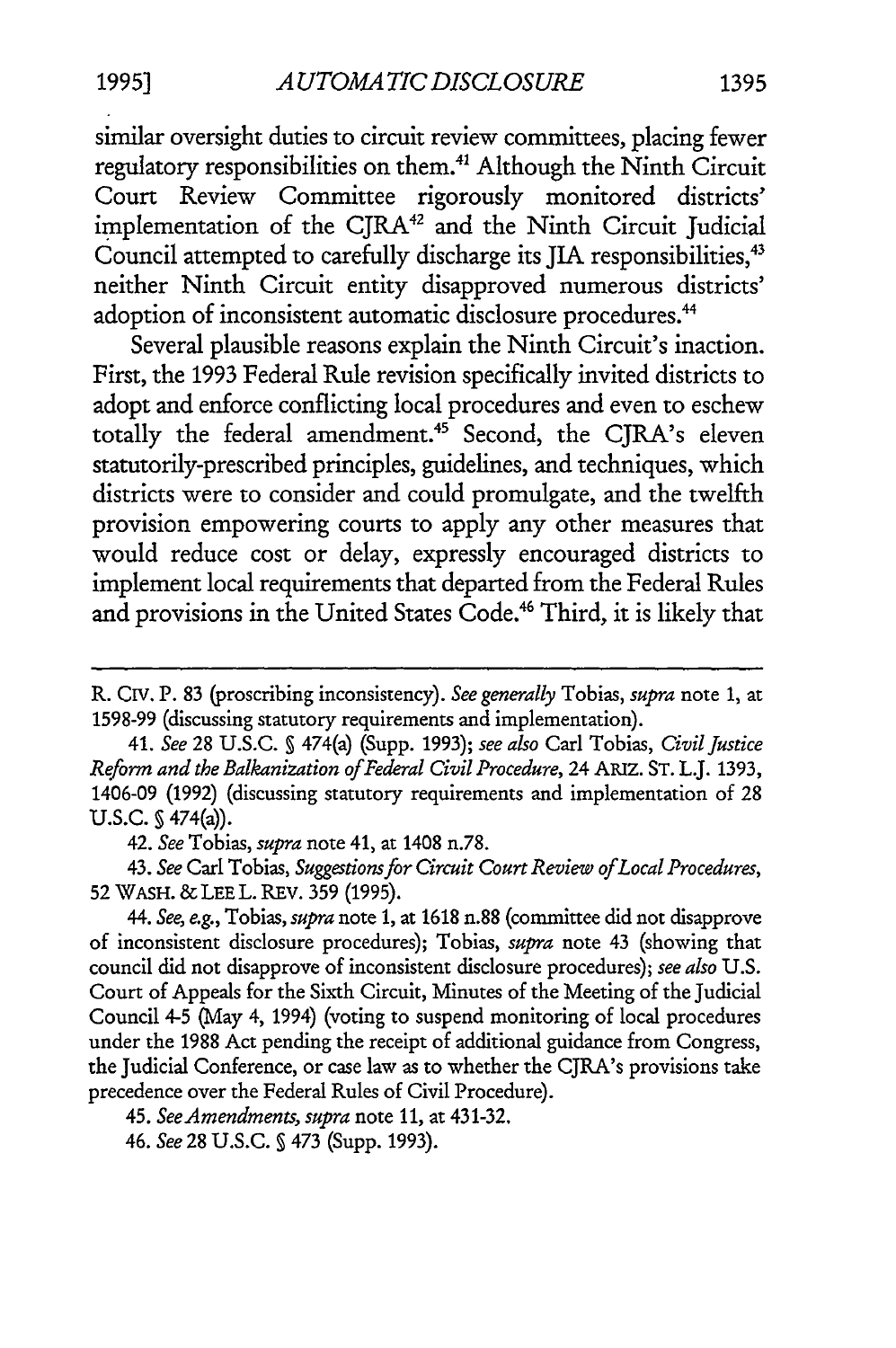Congress, in assigning oversight duties to committees, failed to authorize the committees to require that districts abolish or alter inconsistent procedures. 47

#### *B. State and Territorial Courts*

Review of the eleven state and territorial courts in the Ninth Circuit shows that the Alaska and Arizona state court systems are the only systems that have adopted automatic disclosure. 48 Indeed, Arizona prescribed disclosure before the Federal Rule revision became effective. 49 Procedural policymakers in that state apparently believed that discovery required such substantial reform that it was preferable to apply procedures analogous to the comparatively untested disclosure requirements included in the federal preliminary draft.<sup>50</sup> Arizona is also a jurisdiction that has seemingly concluded that maintaining uniform civil procedures in federal and state courts is critically important.<sup>51</sup> The Alaska state court system seriously considered implementing a form of automatic disclosure premised on the federal model and formally adopted a disclosure procedure that became effective on July 15, 1993. $52$ 

It is unclear why the remaining state and territorial court systems failed to effectuate automatic disclosure. Some jurisdictions

<sup>47.</sup> *See supra* notes 40-44 and accompanying text.

<sup>48.</sup> See ARIZ. R. CIV. P. 26.1, ALA. R. CIV. P. 26; see also Thomas A. Zlaket, *Encouraging Litigators to Be Lawyers: Arizona's New Civil Rules,* 25 ARIZ. ST. L.J. 1 (1993). California makes limited provision for disclosure. *See* CAL. CODE Crv. P. § 1141.11.

<sup>49.</sup> Arizona's disclosure regime became effective on July 1, 1992 under ARIZ. R. Crv. P. 26.1, while the federal regime took effect on December 1, 1993. *Compare* Robert D. Myers, *MAD Track: An Experiment in Terror,* 25 ARIZ. ST. L.J. 11 (1993) *with Amendments, supra* note 11, at 401.

<sup>50.</sup> *See* Myers, *supra* note 49, at 11-13; *see also supra* note 4 and accompanying text (discussing federal preliminary draft proposal).

<sup>51.</sup> *See* John P. Frank, *Local Rules,* 137 U. PA. L. REV. 2059 (1989). 52. *See* ALA. R. Crv. P. 26.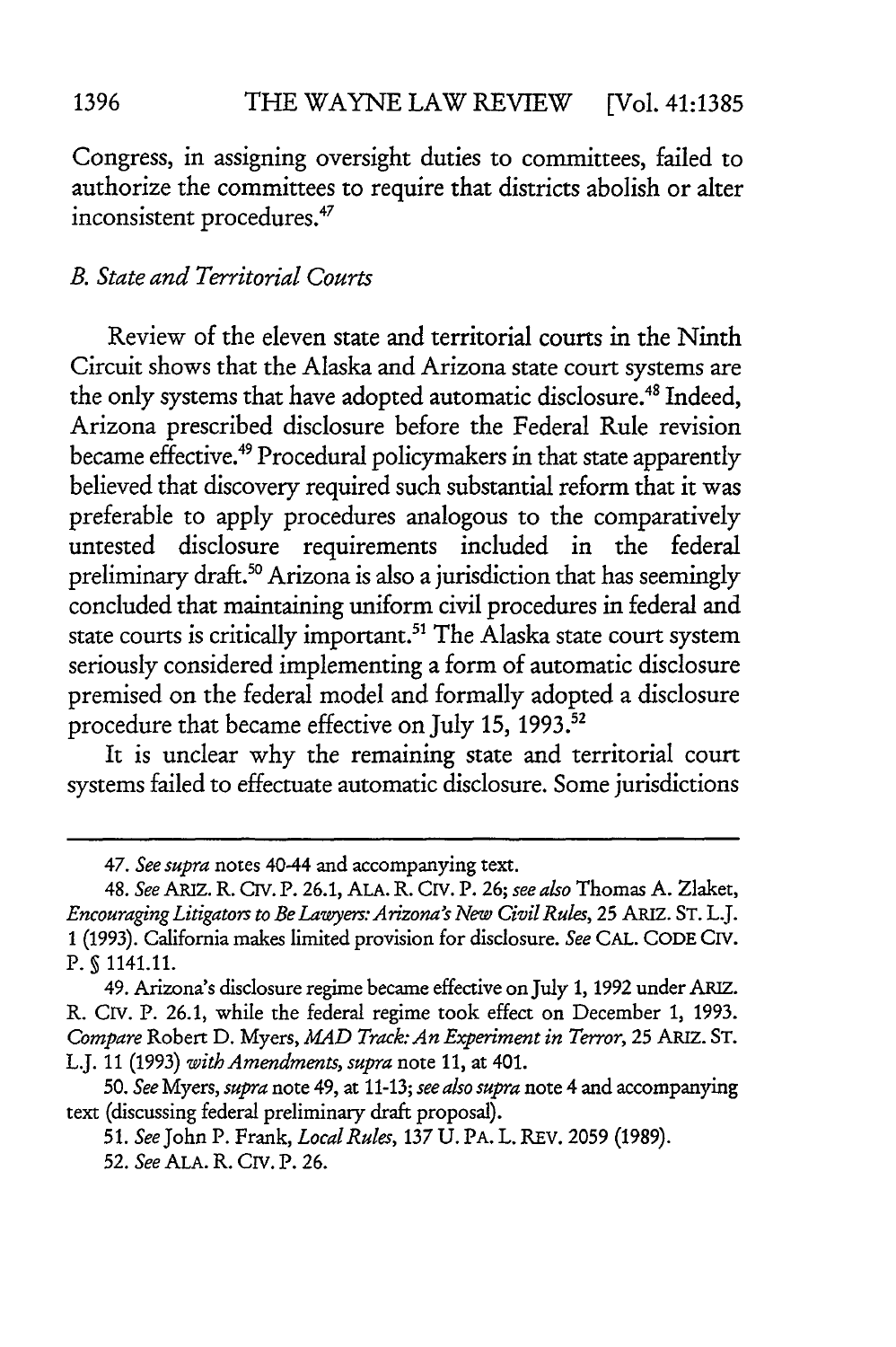reached no affirmative decision to reject disclosure, while few states have indicated that they will refuse to employ disclosure. It appears that most jurisdictions assume a cautious approach to disclosure.

The position of the Montana Advisory Commission on the Civil Rules, which is the state analogue of the Federal Advisory Committee, seems typical and perhaps representative.<sup>53</sup> The Commission suggested to the Montana Supreme Court that it delay the adoption of any disclosure procedure for the state court system. $54$  The Commission premised its view on virtually unanimous bar opposition to the federal revision and the amendment's highly controversial nature.<sup>55</sup> The Commission apparently thought that Montana should not prescribe a procedure that had yet to prove efficacious at the federal level, and that Montana could always institute disclosure if experimentation in federal districts and other states indicated that a specific disclosure mechanism was effective. 56

#### C. *A Look at Other Circuits*

This survey of automatic disclosure in the Ninth Circuit seems typical and may well be paradigmatic. An impressionistic review of most other circuits shows that districts within their purview have adopted equally disparate approaches to automatic disclosure. For example, in the Second Circuit, the four New York districts have prescribed disclosure regimes that are more compatible than those

<sup>53.</sup> Carl Tobias, *An Update on the 1993 Federal Rules Amendments and the Montana Civil Rules,* 56 MONT. L. REV. 547 (1995).

<sup>54.</sup> Telephone conversation with Randy Cox, Boone, Karlberg & Haddon, Missoula, MT, Member, Montana Advisory Commission on Civil Rules (Oct. 25, 1994).

<sup>55.</sup> Remarks of William H. Bellingham, Chair, Montana Advisory Commission on Civil Rules, to Montana Defense Trial Lawyers Continuing Legal Education Program on the 1993 Federal Amendments, Kalispell, MT (July 14, 1994); *see also* telephone conversation, *supra* note 54.

<sup>56.</sup> *See* Tobias, *supra* note 53.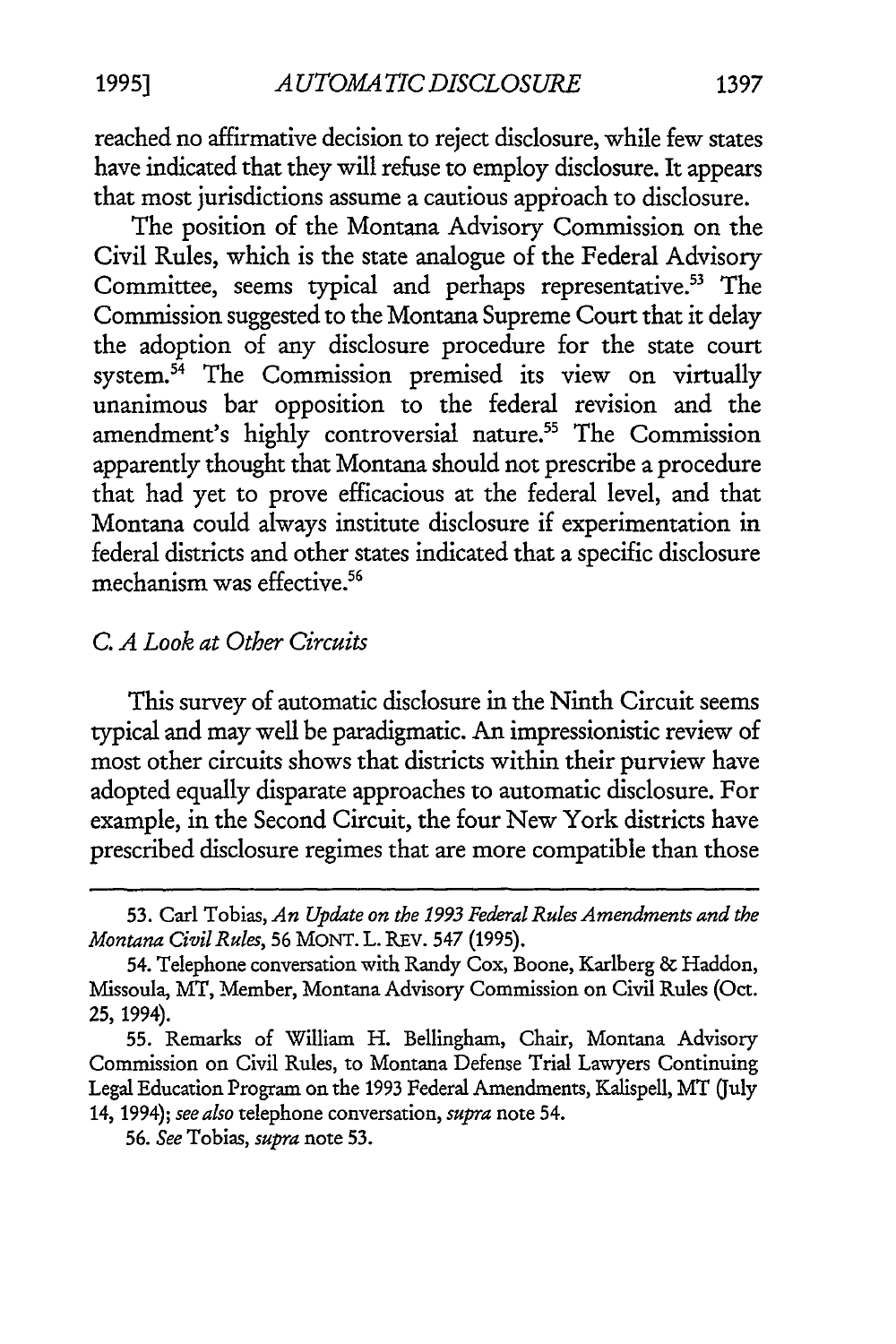prescribed in the California districts.<sup>57</sup> Very few state court systems have correspondingly subscribed to automatic disclosure. Maryland apparently is the only jurisdiction other than Arizona that has actually adopted and implemented disclosure. 58

### IV. IMPLICATIONS OF FINDINGS REGARDING AUTOMATIC DISCLOSURE

The Federal Rule amendment imposing automatic disclosure has significantly enhanced interdistrict court disuniformity. The applicable disclosure requirements are concomitantly difficult to find, understand, and satisfy. These phenomena disadvantage all lawyers and litigants. However, the requirements particularly affect attorneys and parties, such as the Department of Justice, large corporations, and the Sierra Club, who litigate in multiple districts and are located outside specific districts.<sup>59</sup> Even when local procedural strictures do not mandate the retention of local counsel,<sup>60</sup> prudence and pragmatic factors may so dictate. For instance, lawyers who practice in the district may better appreciate how local judges will actually interpret and enforce disclosure procedures as written. 61

Disclosure has increased intrastate disuniformity in the Ninth Circuit because federal districts in the two states that encompass more than one district prescribe different procedures, while only two state or territorial systems subscribe to disclosure. The erosion

<sup>57.</sup> *See* STIENSTRA, *supra* note 19, at 8-9, 17-18.

<sup>58.</sup> *See* MD. R. CIV. P. 2-403 (1994).

<sup>59.</sup> *See* Tobias, *supra* note 41, at 1422-27; *see also* Carl Tobias, *Rule 11 and Civil Rights Litigation,* 37 BUFF. L. REV. 485, 495-98 (1988-89).

<sup>60.</sup> *See* Daniel R. Coquillette et al., *7be Role of Local Rules,* 75 A.B.A. J., Jan. 1989, at 62, 64-65; *see also* Frazier v. Heebe, 482 U.S. 641 (1987).

<sup>61.</sup> Lawyers who practice in the district will better understand the local legal culture. *See* Herbert M. Kritzer & Frances K. Zemans, *Local Legal Culture and the Control of Litigation,* 27 LAW &SOC'YREV. 535 (1993); *see also* Tobias, *supra*  note 41, at 1422-27.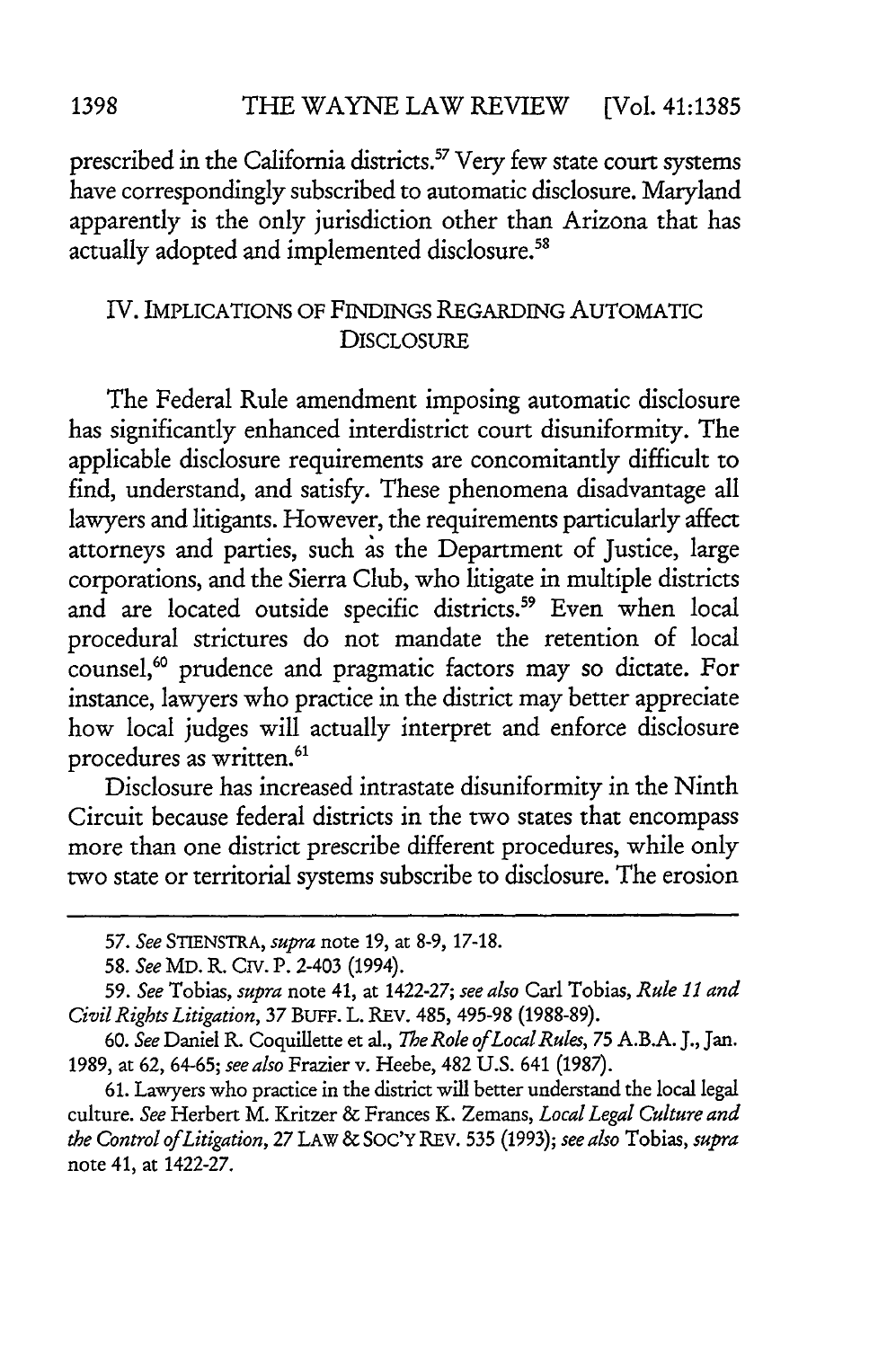of uniformity complicates the efforts of attorneys to practice in both federal and state court in specific jurisdictions and enhances the complexity and expense of federal and state civil litigation.

Disuniformity also means that the Federal Rules of Civil Procedure decreasingly serve as a model for the states. This phenomenon increasingly undermines the expectations of the lawyers who drafted the 1938 Federal Ruies. They anticipated that state court systems would prescribe procedures analogous to Federal requirements, thereby promoting intrastate uniformity and simplifying legal practice.<sup>62</sup>

The reduced uniformity, enhanced complexity, greater uncertainty, and potential for increased cost and delay that have apparently attended automatic disclosure's application and other aspects of the CJRA's implementation have influenced forum choices in some jurisdictions.63 For instance, plaintiffs' counsel prefer to pursue litigation in state court because the simpler requirements expedite resolution. Defense lawyers correspondingly choose not to remove to federal court suits out of concern about expense, delay, and complexity.

#### V. SUGGESTIONS FOR THE FUTURE

#### *A. Generic Recommendation*

The above analysis shows that the interdistrict court and intrastate disuniformity created by the automatic disclosure procedure has imposed numerous disadvantages. Most important, disclosure has complicated federal and state civil practice and has increased cost and delay. These factors lead me to proffer the

<sup>62.</sup> *See* Stephen N. Subrin, *The New Era in American Civil Procedure,* 67 A.B.A. J. 1648, 1650-51 (1981); *see also* Carl Tobias, *Public Law Litigation and the Federal Rules of Civil Procedure,* 74 CORNELL L. REV. 270, 272-77 {1989).

<sup>63.</sup> *See* Carl Tobias, *Opt-Outs at the Outlaw Inn: A Report from Montana,* 14 REV. LITIG. 207, 212 (1994).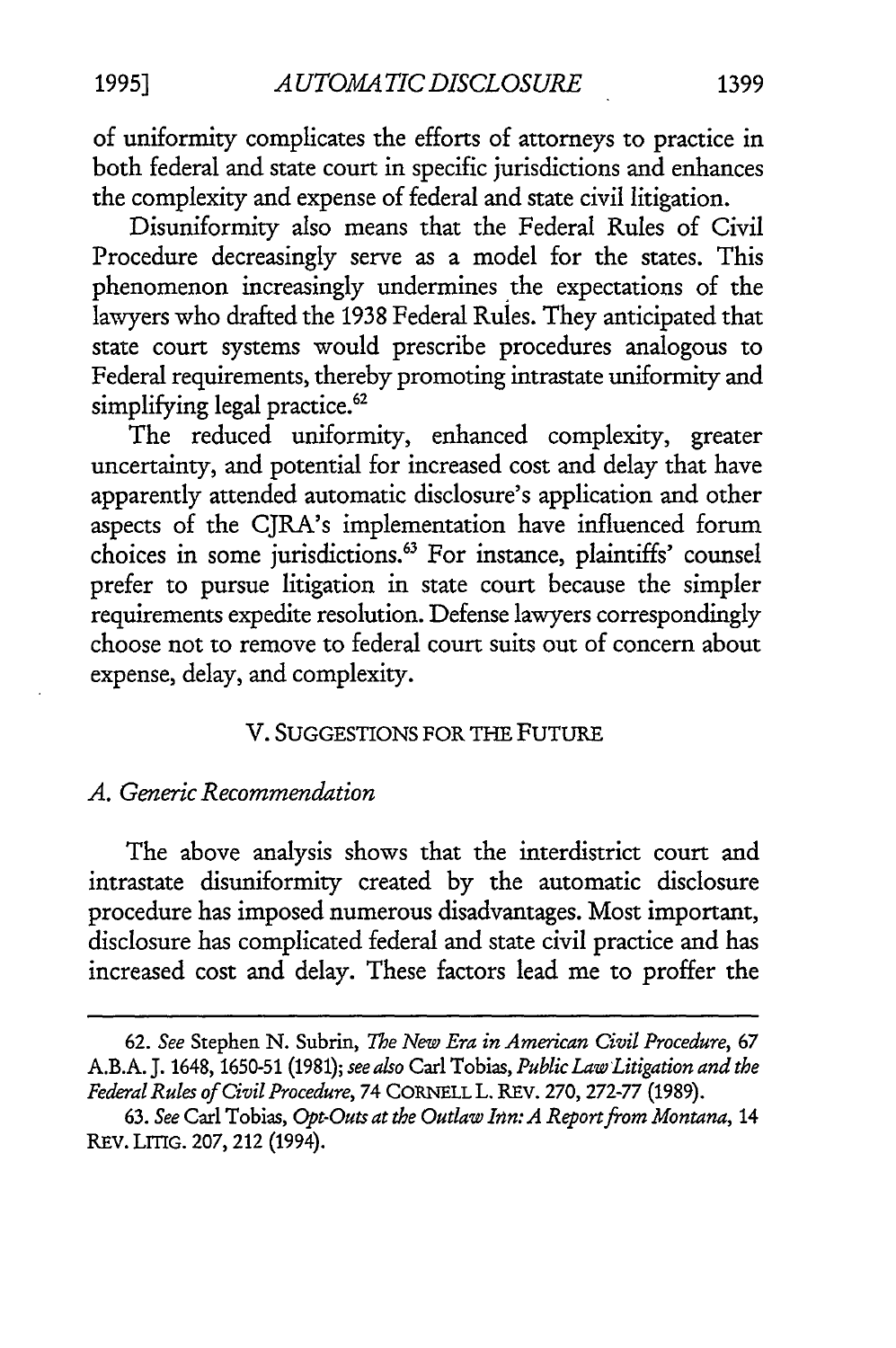general recommendation that decisionmakers who develop and apply federal and state civil procedures attempt to implement the most uniform and simple disclosure requirements. This suggestion correspondingly prompts more specific recommendations for those policymakers.

# *B. Specific Suggestions for Federal Decisionmakers*

#### *1. Short-Term Recommendations*

Numerous immediate actions that federal procedural decisionmakers could institute must, as a practical matter, await the conclusion of experimentation under the CJRA and its comprehensive evaluation. 64 A number of courts that are not EIDCs have been employing disclosure measures for less than two years, and relatively little implementation of disclosure in EIDCs has been rigorously assessed.<sup>65</sup>

The RAND Corporation is presently conducting a thorough analysis of CJRA experimentation with six principles and guidelines of cost and delay reduction in ten pilot districts and ten comparison courts which the company plans to complete during mid-1996.66 The Judicial Conference will submit to Congress a

<sup>64.</sup> Insofar as these suggestions are aimed at decisionmakers in the circuits, they rely on examples drawn from the Ninth Circuit. The recommendations are intended to apply equally to decisionmakers in other circuits who can extrapolate from the suggestions.

<sup>65.</sup> *See* Tobias, *supra* note 1, at 1614-16; *see also infra* note 82 and accompanying text.

<sup>66.</sup> *See* Judicial Improvements Act of 1990, Pub. L. No. 101-650, § 105(c)(1),  $(2)(A)$ - $(C)$ , 104 Stat. 5089, 5098 (1990) (discussing the pilot districts and CJRA experimentation); *see also* Judicial Amendments Act of 1994, Pub. L. No. 103- 420, § 4, 108 Stat. 4343, 4345 (1994), *reprinted in* 3 U.S.C.C.A.N. (1994) (extending deadline from mid-1995 to mid-1996). *See generally* Carl Tobias, *Extending the Civil Justice Reform Act of 1990* (1994), 64 U. CIN. L. REV. 105 (1995).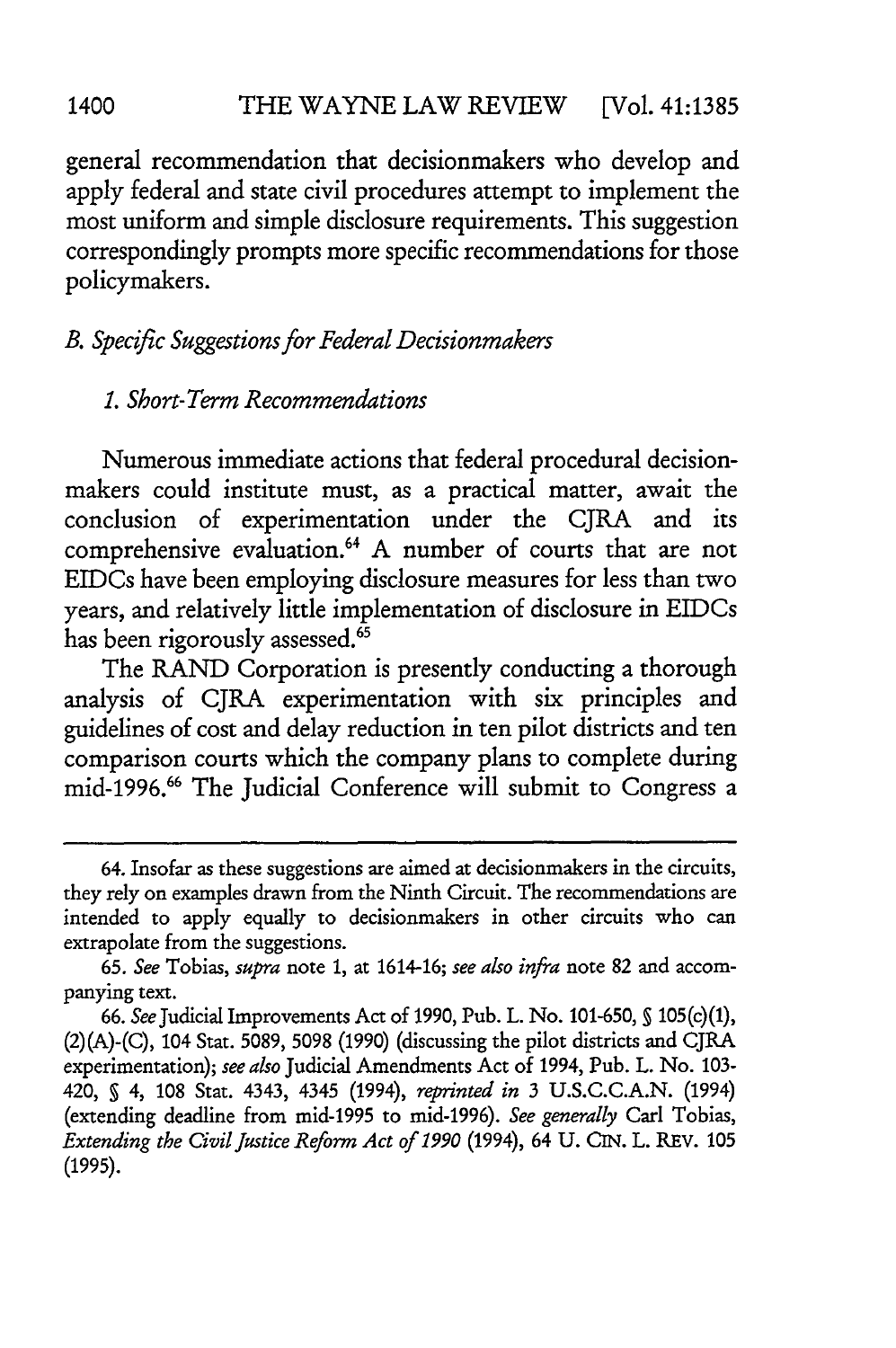report and recommendations on that pilot program by the end of 1996,<sup>67</sup> while Congress must ultimately decide how to treat the civil justice reform effort.<sup>68</sup> These factors mean that the Advisory Committee could probably not propose adoption of one disclosure procedure so soon after the 1993 Federal disclosure amendment's promulgation, especially given the pragmatic political realities that require Committee deference to congressional resolution of the CJRA.

Federal procedural policymakers might institute some actions, however. Individual federal districts and judges can attempt to implement and apply the most uniform, simple disclosure regimes. For example, the federal districts in California and Washington could make disclosure requirements in the federal courts more uniform.69 Judges in the Northern District of California might correspondingly prescribe fewer disclosure systems, although their efforts may constitute a valuable attempt to experiment with the procedure in different contexts.70

67. *See* Judicial Improvements Act of 1990, § 105{c), *supra* note 66, at 5098; *see also* Judicial Amendments Act of 1994, § 4, *supra* note 66, at 4345 {extending deadline from end of 1995 to end of 1996). The Conference must also submit to Congress a report on the demonstration districts by the end of 1995. *See* Judicial Improvements Act of 1990, §104(d) *supra* note 66, at 5097. Congress has extended the date until the end of 1996. *See* S. REP. No. 464, 104th Cong., 1st Sess. (1995). Neither the Conference's two reports nor the RAND study focus on or rigorously evaluate disclosure. All three accord disclosure some consideration, while annual assessments of experimentation in the districts examine disclosure. These efforts, therefore, may support tentative conclusions regarding disclosure's efficacy.

68. *See* Judicial Improvements Act of 1990, § 105(b) *supra* note 66, at 5097- 98.

69. *See supra* notes 32-34 and accompanying text. I recognize that differing local legal cultures in the districts may suggest the propriety of diverse disclosure procedures. I also do not underestimate the importance of Article III judges' independence as a potential obstacle to changes such as the ones that I suggest.

70. *See supra* note 34 and accompanying text. The need for change may also be a function of judges' and lawyers' tolerance for experimentation and inconsistency, both of which have traditionally been rather high in this district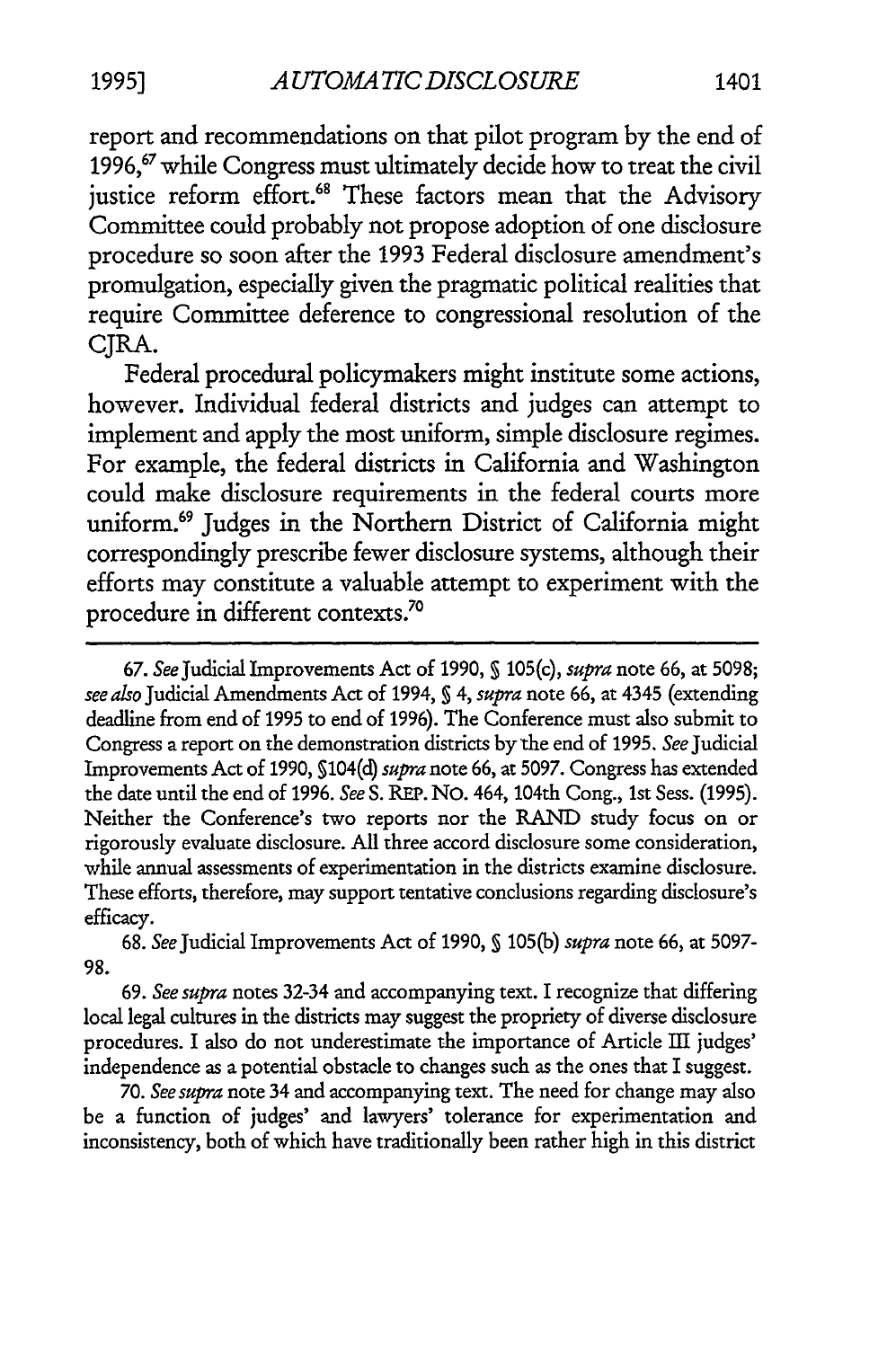A general improvement that many federal districts and judges can easily effectuate is to increase the accessibility of the applicable disclosure requirements. For instance, courts and judges could include more disclosure procedures in local rules, or at least explore ways of effectively communicating the strictures' application to federal court practitioners and litigants.

The circuit judicial councils and circuit review committees might promote the adoption of uniform disclosure measures by abrogating or changing inconsistent local disclosure requirements or urging federal districts or judges to abolish or modify them.<sup>71</sup> -However, the councils and committees may be justifiably reluctant to exercise power that appears to be regulatory or to infringe on federal judges' prerogatives, particularly when the CJRA and the 1993 federal disclosure amendment seem to authorize inconsistency.72

The national rule revisors, especially the Advisory Committee, should begin searching for a single automatic disclosure procedure that can be included in the Federal Rule as soon as the ongoing application and analysis of the multitude of disclosure mechanisms currently receiving experimentation indicate that one technique is superior. The Committee might draw specifically on the annual assessments that numerous districts have prepared.<sup>73</sup>

which enjoys a laudable reputation for experimentation. *See, e.g.,* U.S. DIST. CT. R., N.D. CAL., Crv. L.R. 235-37, available in WL CA Rules; *see also* Robert F. Peckham, *The Federal judge as a Case Manager: The New Role in Guiding a Case from Filing to Disposition,* 69 CAL. L. REV. 770, 773-79 (1981).

<sup>71.</sup> *See supra* notes 40-41 and accompanying text.

<sup>72.</sup> *See supra* notes 45-47 and accompanying text.

<sup>73.</sup> For example, nearly all of the EIDCs have performed at least one annual assessment. *See, e.g.,* U.S. DISTRICT COURT FOR THE NORTHERN DISTRICT OF GEORGIA, ANNUAL ASSESSMENT OF THE CONDITION OF THE COURT'S DOCK.ET, 1993 WL 52 4466 (C.J.R.A.); U.S. DISTRICT COURT FOR THE NORTHERN DISTRICT OF OHIO, ANNUAL ASSESSMENT OF CIVIL AND CRIMINAL DOCKET, 1993 WL 319599 (C.J.R.A.); *see also* 28 U.S.C. § 475 (Supp. 1993) (prescribing annual assessments).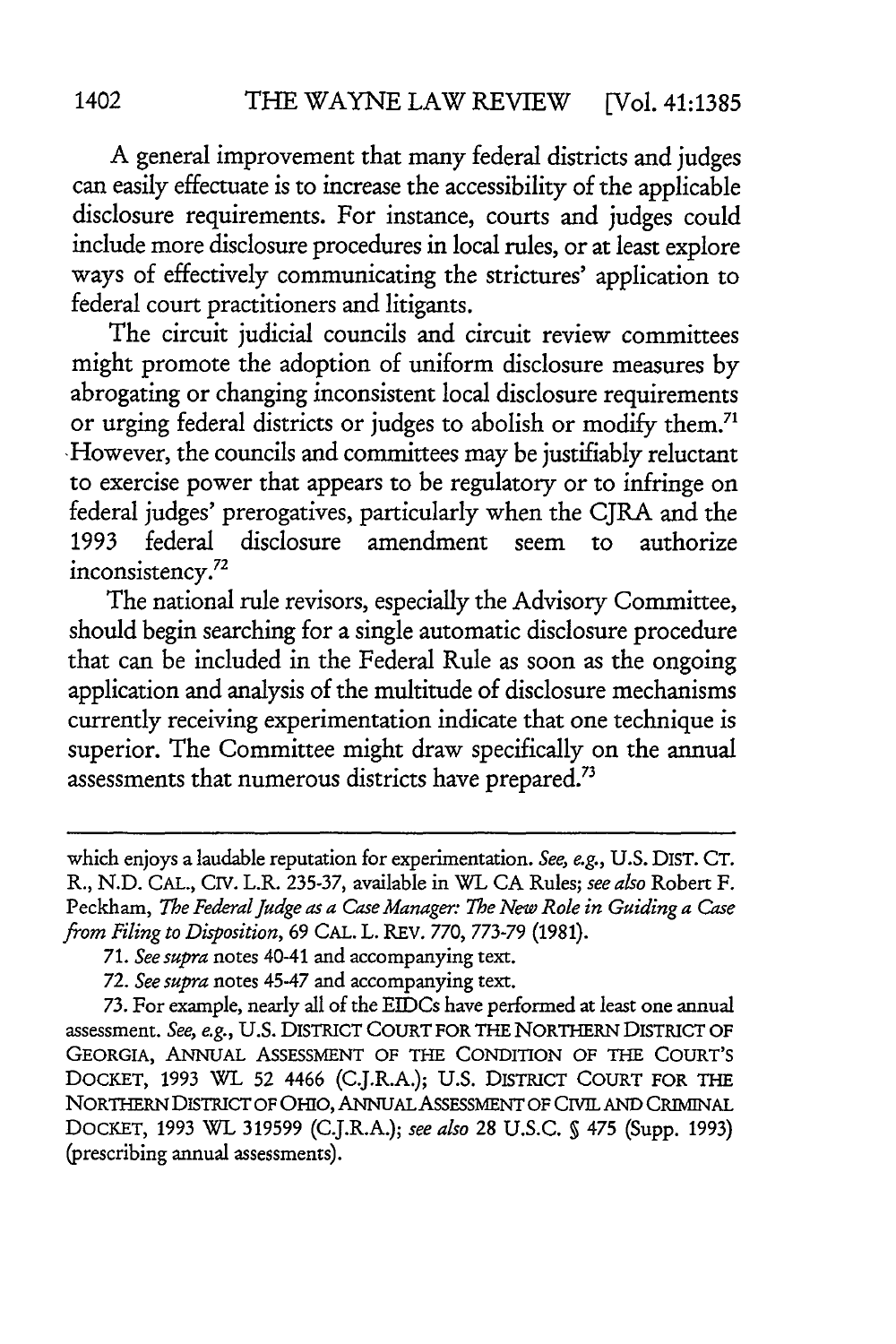Definitive conclusions regarding disclosure's effectiveness are difficult to posit at this juncture. Nevertheless, it now appears that the Southern District of Illinois "procedure," requiring litigants to divulge the identify of persons "reasonably likely to have information that bears significantly on the claims and defenses," has worked well.74 The Montana District initially prescribed disclosure strictures that were intentionally more rigorous than the federal preliminary draft proposal, mandating, for example, that parties reveal the factual premise and legal theory of every claim.<sup>75</sup> This procedure seems to function smoothly in comparatively simple, routine suits and when the disclosure has been general.<sup>76</sup>

The Judicial Conference should similarly attempt to delineate one preferable disclosure approach as it continues work on its report and recommendation to Congress, which will rely significantly on the RAND Corporation findings.<sup>77</sup> The Conference should collect, analyze, and synthesize all relevant information on disclosure's application and evaluation. The annual assessments performed in EIDCs that adopted disclosure should be a helpful source.

Although it is difficult to reach conclusive determinations respecting disclosure's efficacy, educated predictions can be premised on experimentation and analysis to date. This material suggests that the Conference will recommend national adoption of

<sup>74.</sup> See U.S. DISTRICT COURT FOR THE SOUTHERN DISTRICT OF ILLINOIS, CIVIL JUSTICE DELAY AND EXPENSE REDUCTION PLAN 11, 1991 WL 525127 (C.J.R.A.); *see also* Rooney, *supra* note 21, at 17.

<sup>75.</sup> *See* U.S. DISTRICT COURT FOR THE DISTRICT OF MONTANA, *supra* note 5, at 16-17 (1991); *see also* Carl Tobias, *More on Federal Civil Justice Reform in Montana,* 54 MONT. L. REV. 357, 363 (1993); *supra* notes 29, 38-39 and accompanying text.

<sup>76.</sup> *See* Tobias, *supra* note 75, at 363. Unfortunately, discovery poses the greatest difficulty and requires the most effective reform in complex cases. *See*  Winter, *supra* note 1, at 268.

<sup>77.</sup> *See* Tobias, *supra* note 66, at 20; *see also supra* notes 66-67 and accompanying text.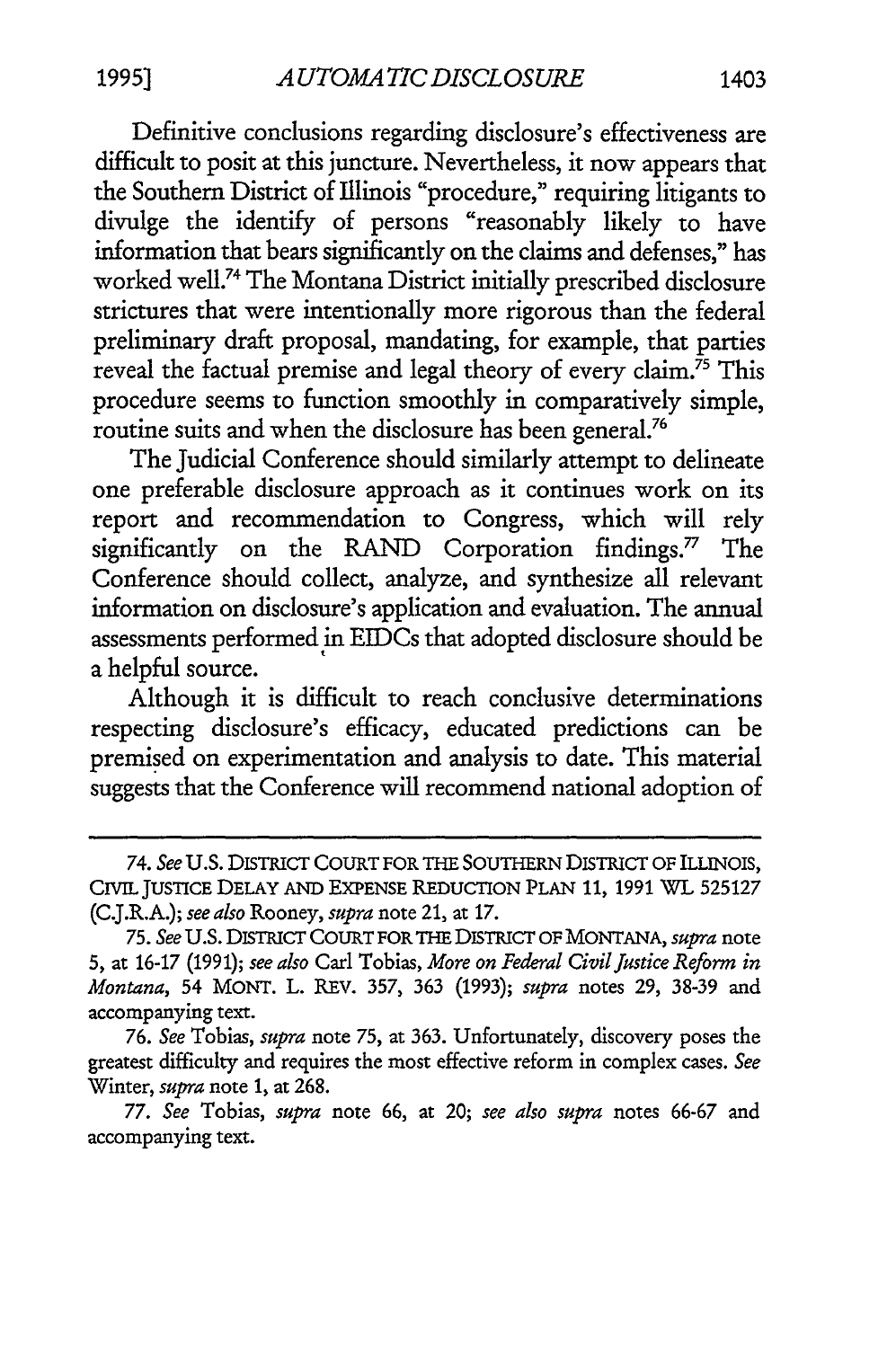the disclosure procedure that has proved most effective at that time.<sup>78</sup> If the data assembled, evaluated, and synthesized between now and the date when the Conference must report to Congress is inconclusive, the Conference should consider developing other alternatives, such as limited additional testing of those disclosure mechanisms that seem most efficacious.<sup>79</sup>

Congress can continue planning for the Judicial Conference's submission of the report and recommendation in anticipation of legislative decisionmaking relating to the CJRA. However, Congress may need to await the results of the RAND study and the Conference report and recommendation before it can meaningfully treat disclosure. For instance, the above examination indicated that the Conference would probably propose nationwide prescription of a single disclosure procedure.<sup>80</sup> Should the information that subsequently becomes available suggest the propriety of this approach, Congress should ratify it. If the material indicates otherwise or is less clear, thereby leading the Conference to different conclusions, the Congress should examine additional courses of action, including selective, future experimentation with promising disclosure techniques.

Congress might also consider measures that it can immediately institute to increase automatic disclosure's uniformity and simplicity, although Congress apparently has few such options. Congress should forgo the revival of the legislation that would have omitted disclosure from the 1993 Federal Rules amendments.<sup>81</sup> Revitalization is inadvisable and would prove counterproductive principally because it will disrupt ongoing experimentation before more definitive conclusions regarding disclosure's effectiveness can be formulated.

<sup>78.</sup> *See also* Judicial Improvements Act of 1990, § 105(c), *supra* note 66, at 5098 (prescribing similar process for Conference recommendation).

<sup>79.</sup> *See supra* note 78; *see also* Tobias, *supra* note 1, at 1627-28.

<sup>80.</sup> *See supra* note 78 and accompanying text.

<sup>81.</sup> *See supra* notes 14-24 and accompanying text.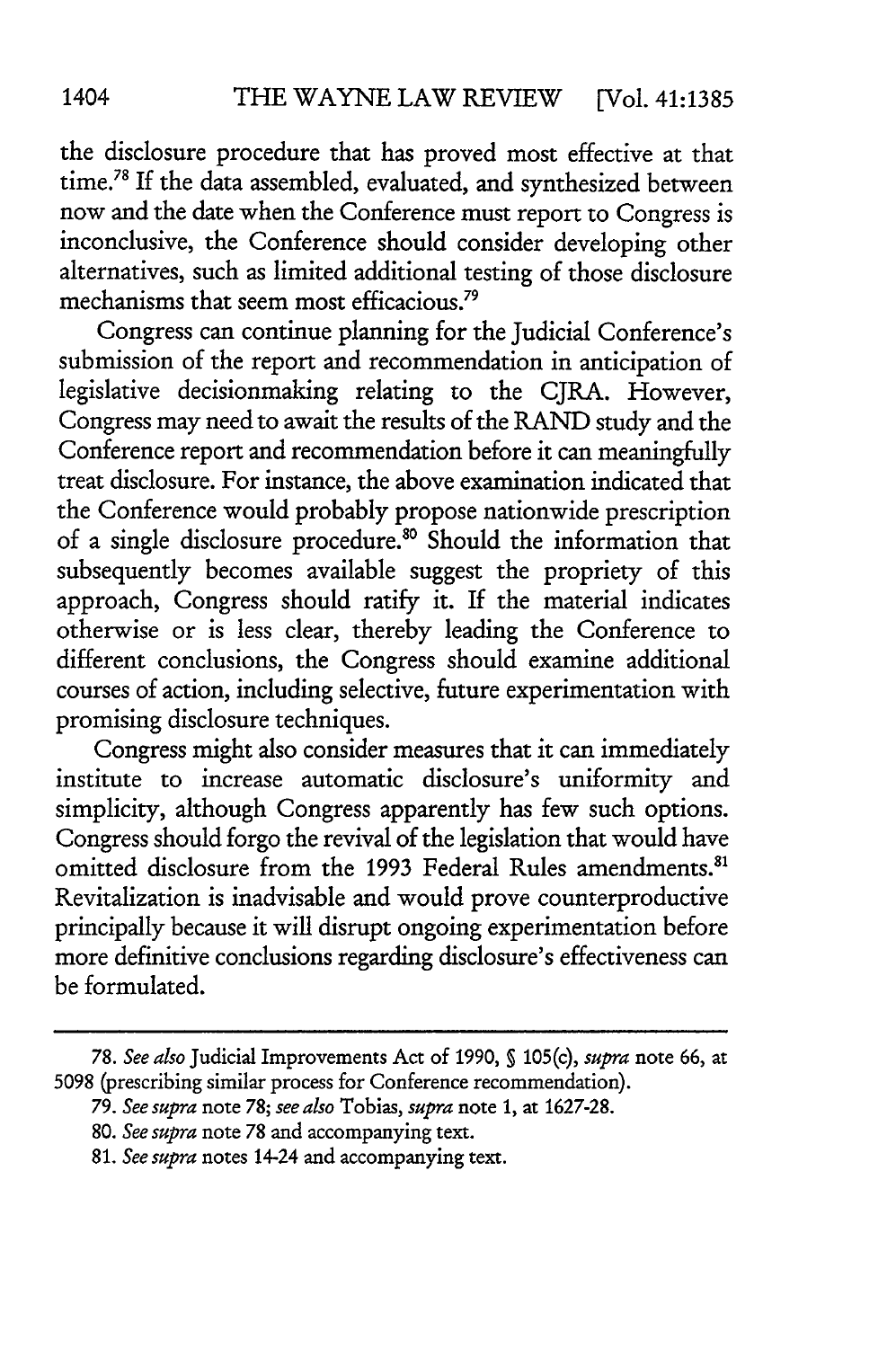Finally, all procedural decisionmakers should explore ways of

rigorously evaluating experimentation with automatic disclosure. Numerous annual assessments have discussed disclosure, but few analyses have been particularly stringent, and a number have yielded inconclusive results respecting efficacy.<sup>82</sup> The RAND study has not emphasized disclosure, and some of the pilot and comparison districts are not even applying the mechanism.<sup>83</sup> The Congress or the Judicial Conference might commission RAND to expand its evaluation, thereby focusing more specifically on disclosure, or the Conference could charge the Federal Judicial Center to perform an assessment of disclosure.

#### 2. *Long-Term Recommendations*

Several long-term suggestions can be derived from the experimentation with automatic disclosure, although most of the recommendations are not specific to that procedure. Federal districts and individual judges must be attentive to the complications of procedural inconsistency that disclosure exemplifies. For example, the courts and judges should abrogate all conflicting local procedures, embody the maximum number of remaining requirements in local rules, and commit to writing every local procedure.<sup>84</sup> Circuit judicial councils should systematically discharge their duties to periodically review, abolish, or alter any local procedures deemed inconsistent.<sup>85</sup> This suggestion realistically

85. *See supra* note 40 and accompanying text.

<sup>82.</sup> The first assertion is premised on my review of most of the assessments. Examples of inconclusive results appear in ANNUAL REPORT OF THE ADVISORY GROUP OF THE UNITED STATES DISTRICT COURT FOR THE EASTERN DISTRICT OF PENNSYLVANIA 6-8 (June 1993); REPORT ON THE IMPACT OF THE COST AND DELAY REDUCTION PLAN ADOPTED BY 1HE UNITED STATES DISTRICT COURT FOR THE SOUTHERN DISTRICT OF TEXAS 13-17 (Apr. 6, 1993), 1993 WL 468314 (C.J.R.A.).

<sup>83.</sup> *See supra* note 66.

<sup>84.</sup> *See* Tobias, *supra* note 1, at 1626-28; Tobias, *supra* note 63, nn.217-18.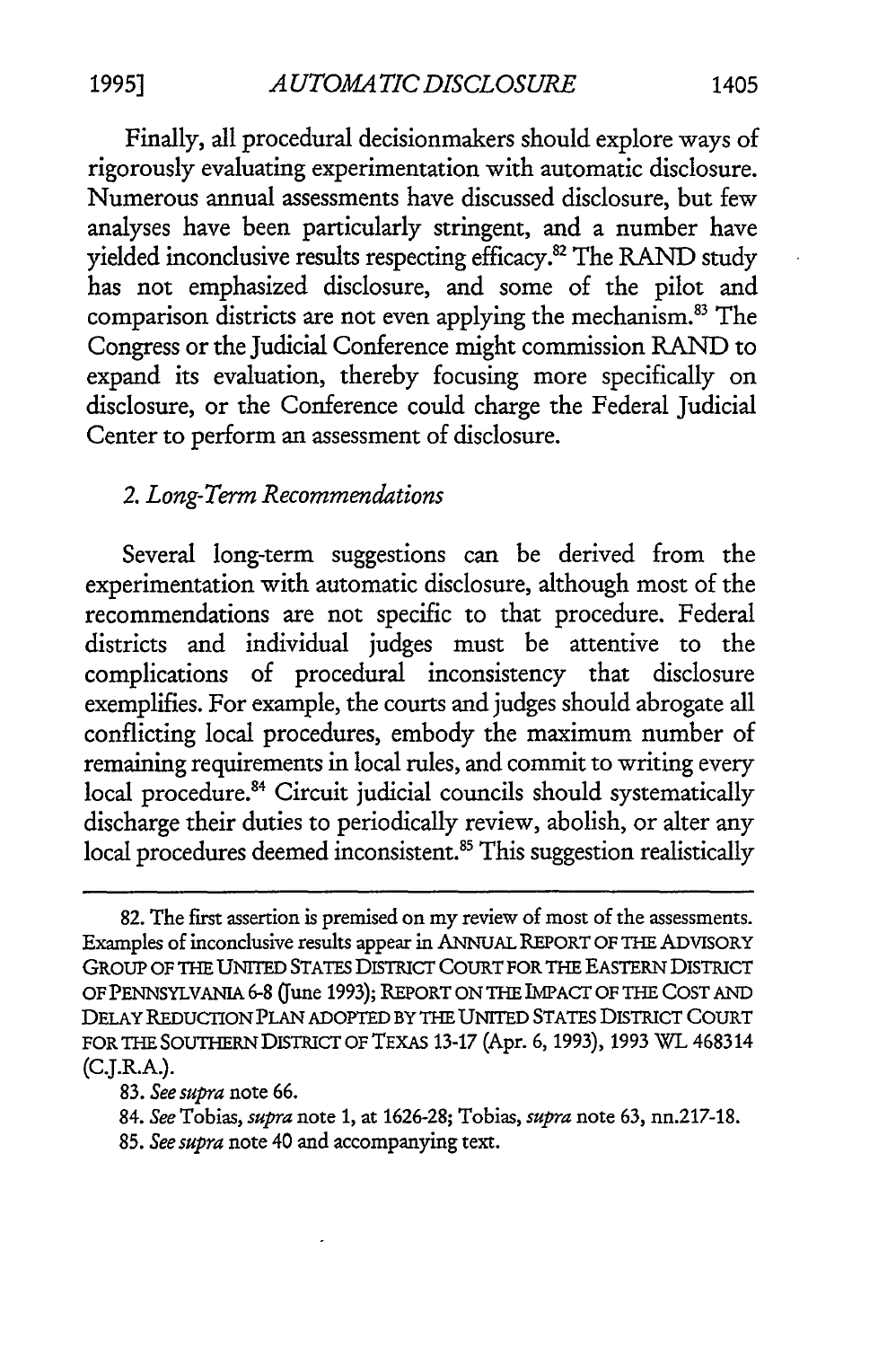applies to council review of procedures prescribed under the CJRA only after the CJRA has sunset and to disclosure only in the longterm. 86

The national rule revisors, particularly the Advisory Committee, should attempt to reinstitute a national uniform procedural system. Significant to the achievement of this objective will be the substitution of a proposed 1991 revision to Rule 83, which was retracted in deference to civil justice reform experimentation, for the local option provision that automatic disclosure specifically illustrates.<sup>87</sup>

The national revision entities must also be more cautious about developing controversial Federal Rules amendments such as automatic disclosure. The disclosure experience indicates that state court policymakers will be reluctant to adopt similar measures until they exhibit promise. The national rule revisors should prescribe procedural changes only after thorough experimentation and rigorous evaluation through empirical data collection that shows that the mechanisms are efficacious. 88 The national entities should correspondingly create a more effective vehicle for conducting experimentation that could be premised on the recently withdrawn

<sup>86.</sup> For explanations of why the suggestion only applies to disclosure in the long-term, see *supra* notes 46-47 and accompanying text (explaining why suggestion only applies to councils after CJRA sunsets). Numerous councils may also require congressional funding to implement this aspect of the 1988 JIA. *See*  Tobias, *supra* note 43, at 364.

<sup>87.</sup> The proposal empowered districts with Judicial Conference approval to adopt for not greater than five years experimental local rules which contravene Federal Rules. *See* Judicial Conference of the U.S. Committee on Rules of Practice and Procedure, *Preliminary Draft of Proposed Amendments to the Federal Rules of Civil Procedure and the Federal Rules of Evidence, reprinted in* 137 F.R.D. 53, 152 (1991); *see also* Tobias, *supra* note 1, at 1630-32; Bell et al., *supra* note 2, at 35-39. *But see* Winter, *supra* note 1, at 269.

<sup>88.</sup> *See* Tobias, *supra* note 1, at 1630-32; *see also* Stephen B. Burbank, *The Transfonnation of American Civil Procedure: The Example of Rule 11,* 137 U. PA. L. REV. 1925, 1927-28 (1989).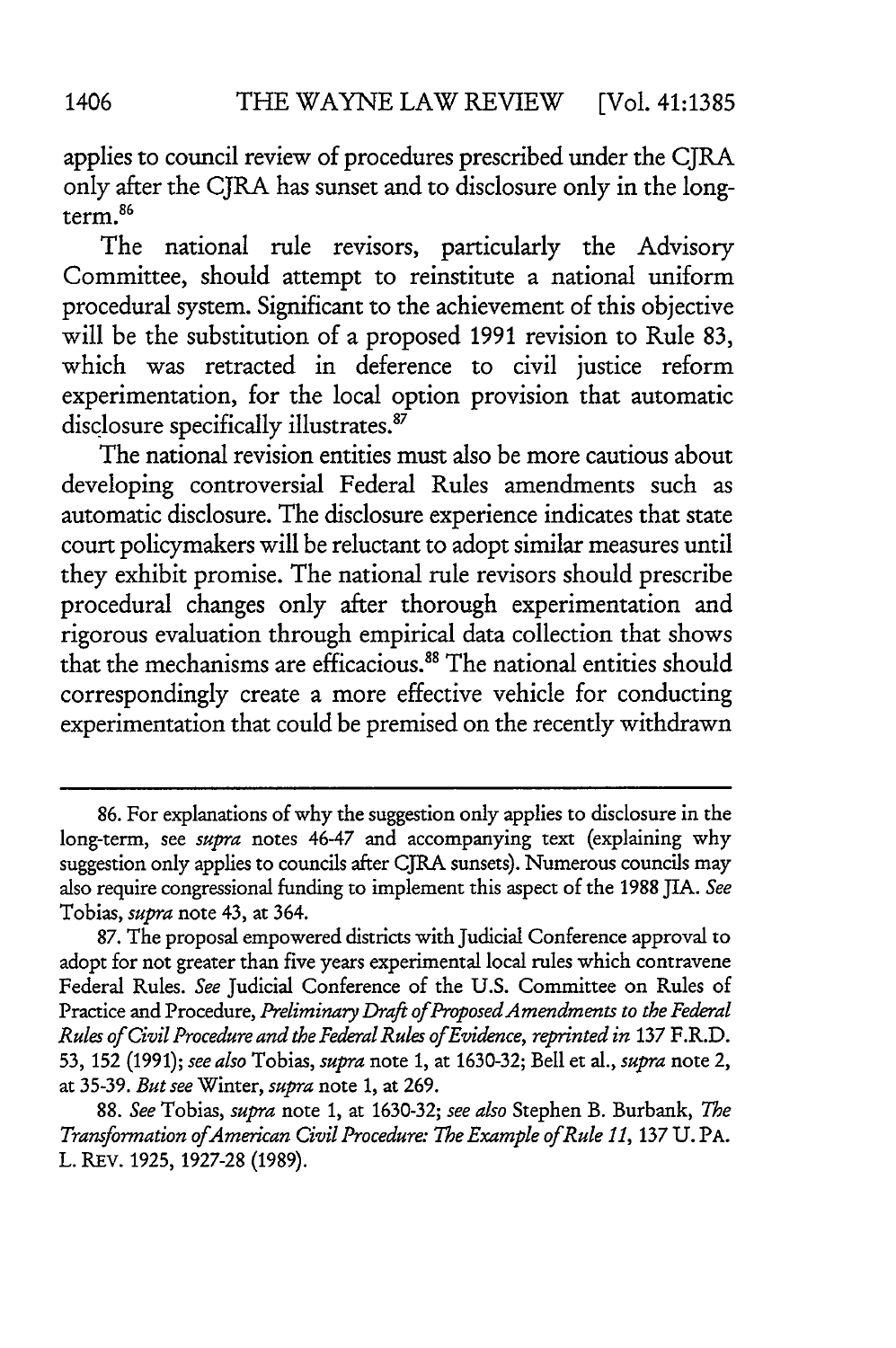proposal to amend Rule 83.<sup>89</sup>

# C. *Specific Suggestions for State Decisionmakers*

State court procedural decisionmakers considering disclosure apparently have few tenable options.<sup>9</sup> ° For example, the policymakers can adopt the controversial federal disclosure provision that has not yet proved efficacious, prescribe no disclosure procedure, or experiment with disclosure measures that depart from the federal requirements. The two latter alternatives would increase intrastate disuniformity, except in jurisdictions that model their disclosure requirements on those of the federal districts located therein.

Some state court systems may want to undertake experimentation with disclosure. These jurisdictions should survey the different procedures being applied throughout the federal system, assess their own local legal cultures, and ascertain which measures promise to be most effective. The states should also remember the disclosure procedures applied by the federal districts in the jurisdiction and attempt to conform state requirements closely to the federal strictures. States that are uncertain about those disclosure procedures that will be most efficacious could prescribe selective experimentation in specific local courts or by particular case types.<sup>91</sup> States should also institute rigorous evaluation of any experimentation initiated so that the best mechanisms can ultimately be identified.<sup>92</sup>

92. *See supra* note 82 and accompanying text; *see also supra* note 65 and

<sup>89.</sup> *See* Tobias, *supra* note 1, at 1630-32. *See generally* A. Leo Levin, *Local Rules as Experiments: A Study in the Division of Power,* 139 U. PA. L. REV. 1567 {1991); Laurens Walker, *Perfecting Federal Civil Rules: A Proposal for Restricted*  Field Experiments, LAW & CONTEMP. PROBS., Summer 1988, at 67.

<sup>90.</sup> Because they have so few choices, I have combined short- and long-term suggestions.

<sup>91.</sup> For instance, experimentation with disclosure might be more appropriate in urban or rural districts or in simple or complex cases.